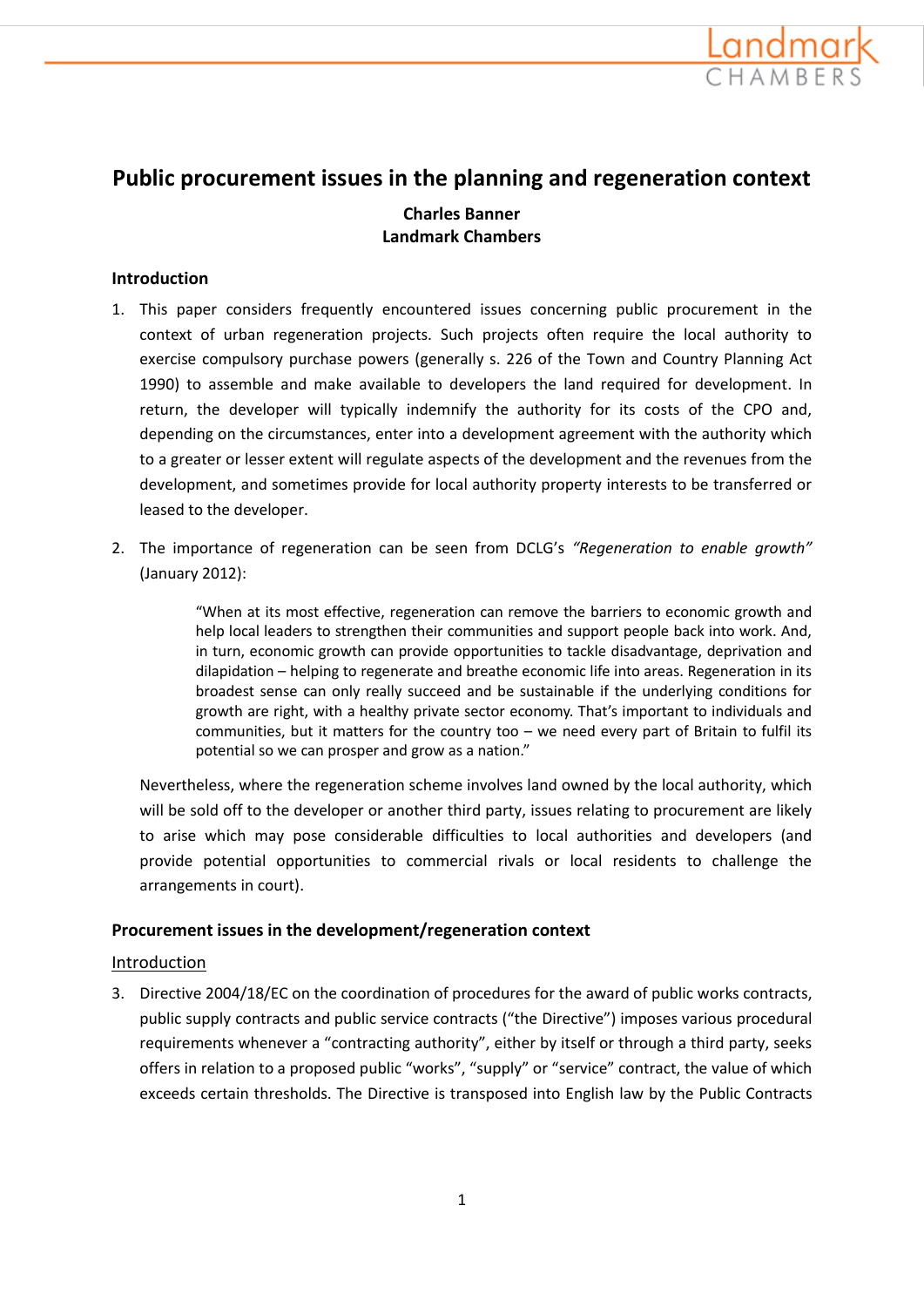

Regulations 2006 ("the 2006 Regulations") $<sup>1</sup>$ .</sup>

- 4. The aims and purposes of the Directive are: "to ensure that public bodies award certain contracts above a minimum value only after fair competition, and that the award is made to the person offering the lowest price or making the most economically advantageous offer": **Risk Management Partners Ltd v London Borough of Brent** [2011] 2 A.C. 34 at [10] per Lord Hope.
- 5. The term *"contracting authority"* is defined by Reg. 3(1) of the 2006 Regulations and includes a local authority such as the Council. *"Economic operator"* is defined as *"a contractor, a supplier or a services provider"*: see Regs. 2(1) and 4(1).
- 6. The concept of *"public contracts"* is defined in Article 1(2)(a) of the Directive as follows:

"'Public contracts' are contracts for pecuniary interest concluded in writing between one or more economic operators and one or more contracting authorities and having as their object the execution of works, the supply of products or the provision of services within the meaning of this Directive."

7. Article 1(2)(b) defines the concept of *"public works contracts"* as:

"'Public works contracts' are public contracts having as their object either the execution, or both the design and execution, of works related to one of the activities within the meaning of Annex I or a work, or the realisation, by whatever means, of a work corresponding to the requirements specified by the contracting authority. A 'work' means the outcome of building or civil engineering works taken as a whole which is sufficient of itself to fulfil an economic or technical function."

8. Article 1(3) defines a "*public work concession*":

**.** 

"'Public works concession' is a contract of the same type as a public works contract except for the fact that the consideration for the works to be carried out consists either solely in the right to exploit the work or in this right together with payment."

- 9. The 2006 Regulations are in similar terms: see Reg. 2(1) in particular.
- 10. Annex I of the Directive includes a range of construction, engineering and development activities including demolition, site preparation and construction.
- 11. Under Article 16(a) of the Directive, an exclusion exists in relation to contracts for -

"the acquisition or rental, by whatever financial means, of land, existing buildings or other immovable property or concerning rights thereon; nevertheless, financial service contracts concluded at the same time as, before or after the contract of acquisition or rental, in whatever form, shall be subject to this Directive…"

12. This exclusion is replicated in Reg. 6(2)(e) of the 2006 Regulations, which provides that the Regulations do not apply to a proposed contract:

 $^1$  Although there are some minor differences in their wording, this is unlikely to be significant since the Courts are obliged by EU law to interpret the 2006 Regulations in a manner compatible with the Public Contracts Directive: see e.g. Case C-106/89 *Marleasing S.A. v. La Comercial Internacional de Alimentación S.A.* [1992] 1 C.M.L.R. 305.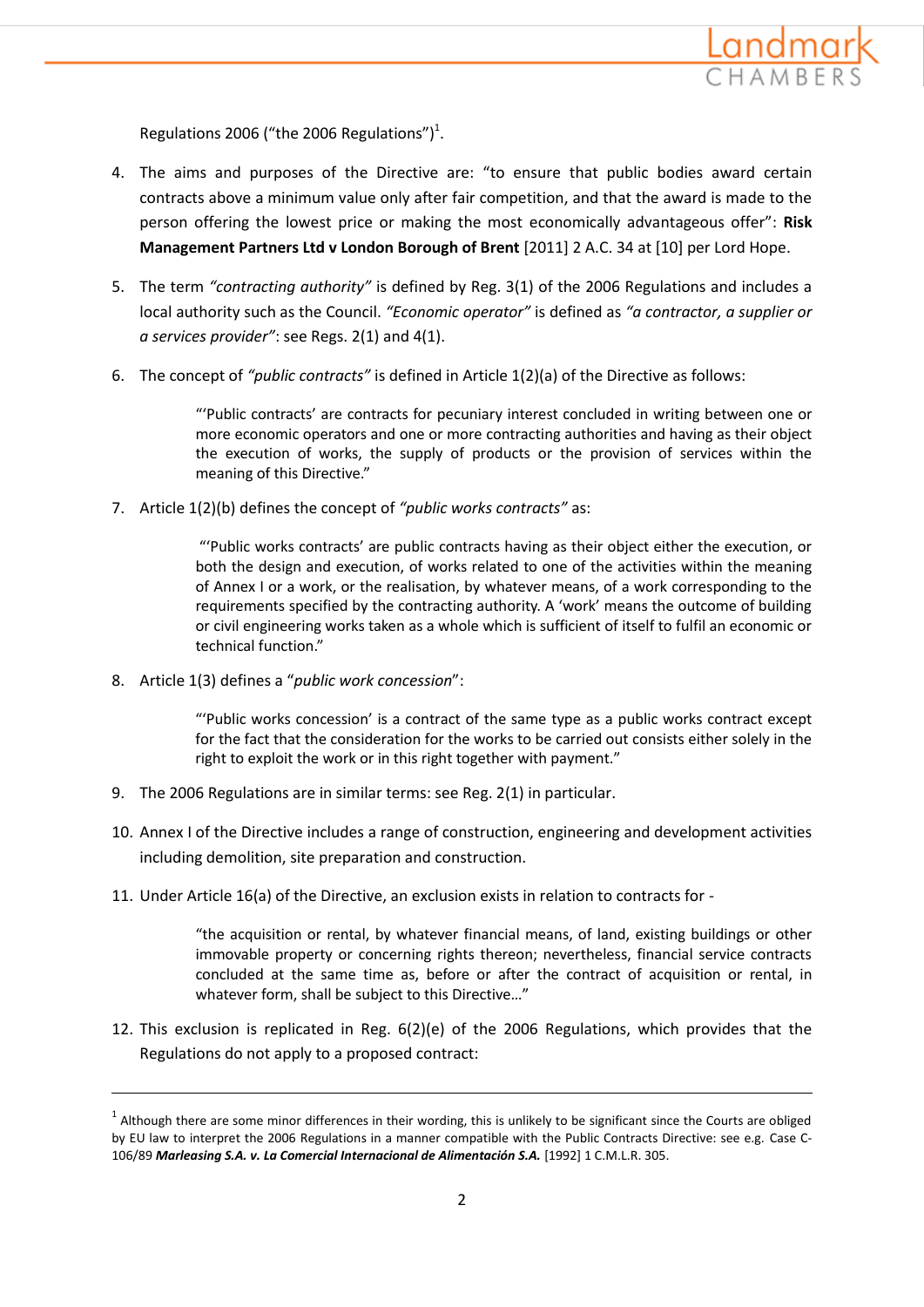

"(e) for the acquisition of land, including existing buildings and other structures, land covered with water, and any estate, interest, easement, servitude or right in or over land."

- 13. Where a development agreement between a local authority and a developer amounts to a *"public works contract"* then the public procurement requirements in the Directive and the 2006 Regulations apply (provided that the value of the agreement exceeds the relevant threshold, which will almost always be the case with large scale regeneration projects). If the agreement is not a public works contract, it is a pure land disposal and it will be outside of the scope of public procurement law.
- 14. There have been a number of significant judgments by the Court of Justice of the European Union ("CJEU") on the application of the Directive in the planning and development context: *Gestion Hotelera Internacional v. Comunidad Autonoma de Canarias (C-331/92)* [1994] E.C.R. I-1329, *Auroux v. Commune de Roanne (C-220/05)* [2007] E.C.R. I-385, [2007] All E.R. (EC) 918, *Helmut Müller GmbH v. Bundesanstalt für Immobilienaufgaben (C-451/08)* [2011] P.T.S.R. 200 and *European Commission v Netherlands (Re Public Works Concession) (C-576/10)* [2014] 1 C.M.L.R. 12.
- 15. The first two of these related to predecessor versions of the Directive (known at that time as the Public Works Directive) which were in materially identical terms.
- 16. It is also worth noting the judgment of the CJEU in *Ordine degli Architetti Ordine degli Architetti delle Province di Milano e Lodi v. Comune di Milano* (C-399/98) [2001] E.C.R. I-5409, concerning regeneration works which demonstrates that the domestic laws governing construction cannot be framed so as to avoid the application of the procurement rules. Under Italian law, any activity involving the development of municipal land and building works on such land made the owner liable to contribute to the related infrastructure costs. This infrastructure contribution was paid to the municipality when planning permission was granted.
- 17. However, the recipient of the permission could undertake to execute the infrastructure works directly, in accordance with the procedures and stands set down by the municipality, and the cost would be set off against the financial contribution. The owners of the land obtained planning permission from Milan CC for a project involving the restoration of La Scala Opera House, the conversion of certain municipal buildings, and the construction of a new theatre (the Teatro alla Bicocca) to be used during the refurbishment of La Scala. The developers entered into an agreement to fund and construct the related infrastructure works themselves and to transfer the Teatro alla Bicocca free of charge to the council. The fact that Italian public law required these matters to be dealt with in a particular way did not justify the failure to apply EU procurement rules.

#### *Gestion Hotelera v. Comunidad Autonoma de Canarias C-331/92*

18. In *Gestion Hotelera*, the Government of the Canary Islands had issued two linked invitations to tender relating to a hotel owned by the Municipality of Las Palmas. The first concerned *"the award of the final concession for the installation and opening of a gaming establishment at the hotel".* The second concerned, *"the use of the hotel installations and the operation of the hotel*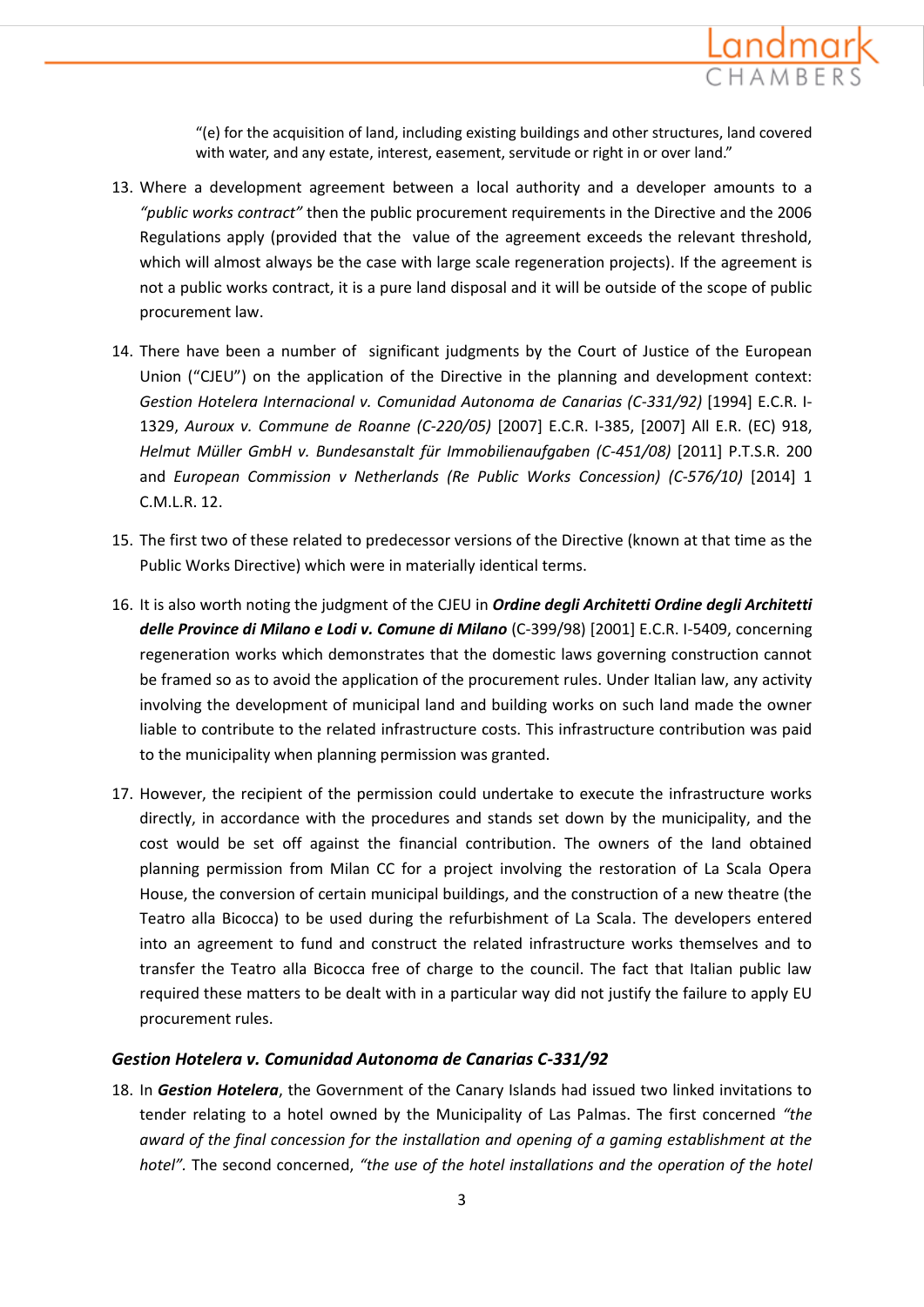

*business."*

- 19. The conditions to be fulfilled by the tenderers included that their *"sole and exclusive object shall consist in the operation of gaming establishments"*. However, a condition of tender in Invitation (2) was that the successful tenderer *"was to carry out the necessary works for the renovation, conversion and restoration of the installations so that the hotel and its surroundings could retain their five-star status and could offer the obligatory additional services"*. The existing lessee of the hotel applied for the annulment of the invitations to tender and of the contract which had subsequently been granted, on the basis that the requirement to carry out renovation works meant that the invitations to tender were caught by the Directive and should have been advertised in the Official Journal of the European Communities.
- 20. Following a preliminary reference under Art. 234 EC, the CJEU held that this was not a public works contract because the *"work"* in question was not the object of the contract but was incidental to the installation, opening and operation of the gaming establishment. The ECJ determined the issue by reference to the "main object" of the contract:

"20. In the first place it is apparent…that the successful tenderer would be required to carry out a series of works, not only in the outbuildings of the hotel but also in those of the casino. Those works were to be such as to make the premises suitable for the activities for which they were intended.

…

23. … [T]he main object of the award of the contracts was, first, the installation and opening of a casino and, secondly, the operation of a hotel business. It is common ground that those contracts, considered as such, do not fall within the scope of Directive 71/305.

24. It is next apparent, first, that the documents mentioned above did not contain any description of the subject-matter of the works to be carried out, either as regards the installation and opening of the casino or as regards the operation of the hotel; secondly that there was no provision for remuneration for those works and thirdly, that the successful tenderer was not in a position to carry them out itself, by reason of the strict definition of its object in [the invitations to tender].

25. The question which arises for the national court is whether a mixed contract relating both to the performance of works and to the assignment of property falls within the scope of Directive 71/305.

26. The answer must be that, where the works to be carried out in the hotel and the casino are merely incidental to the main object of the award, the award, taken in its entirety, cannot be characterized as a public works contract within the meaning of Directive 71/305.

27. …[F]or a contract to be a public works contract, its object must be the achievement of a work and… insofar as those works are incidental rather than the object of that contract, they do not justify treating the contract as a public works contract."

21. The determination of the nature of the contract, and whether a public works contract, remains an important factor and the failure of the Commission to demonstrate this led to the dismissal of its action in *Commission v. Spain (Re award of urban development contracts in Valencia region) C-306/08* [2011] 3 C.M.L.R. 43. The CJEU held:

"89 In addition, it is clear from the 16th recital in the preamble to Directive 92/50 and from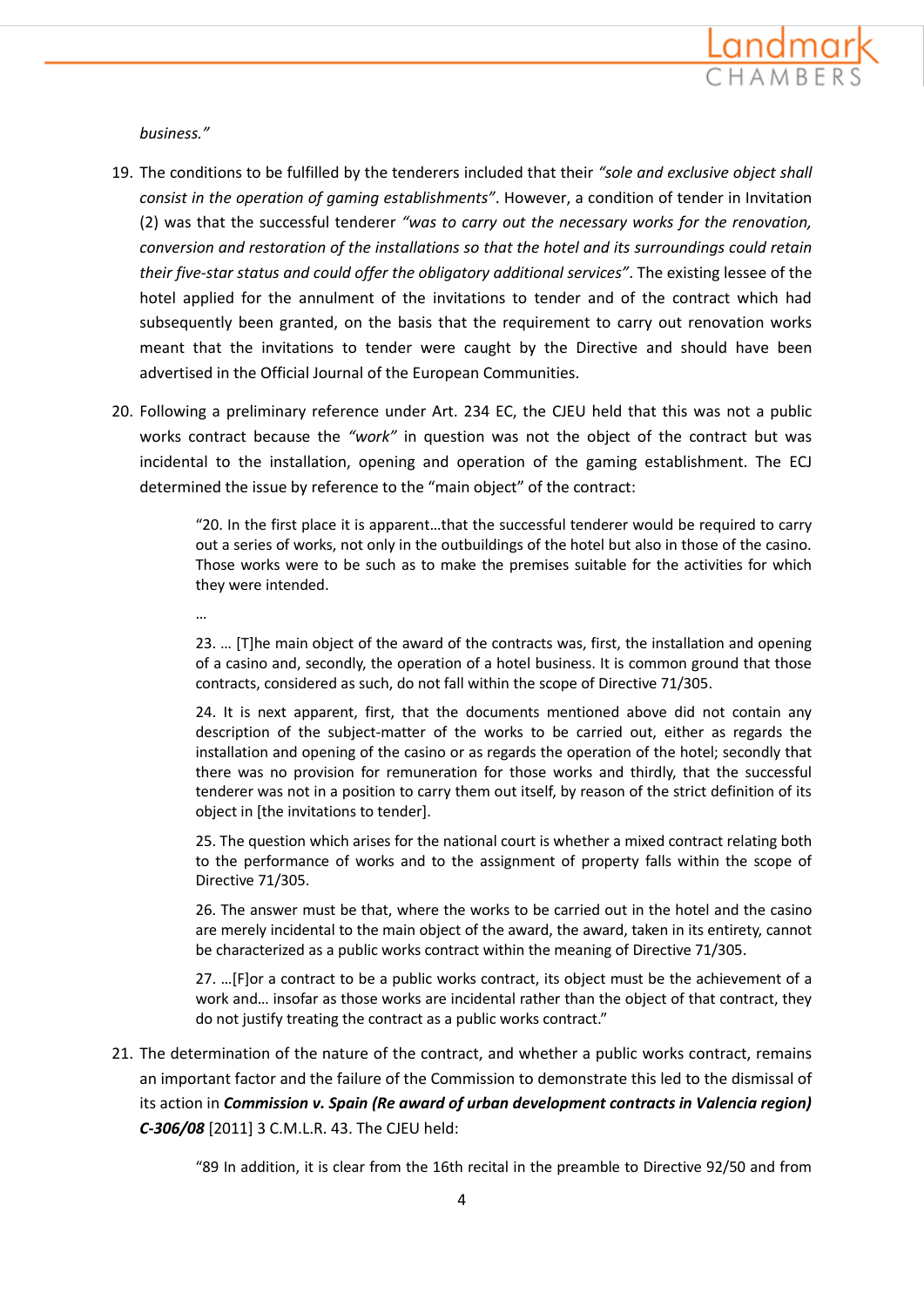

recital 10 in the preamble to Directive 2004/18 , in conjunction with art.1(a) of Directive 93/37 and art.1(2)(b) of Directive 2004/18 respectively, that a contract can be deemed to be a "public works contract" only if its subject-matter corresponds to the definition given in the preceding paragraph and that works which are incidental to, and not the subject-matter of, the contract do not justify the contract's qualification as a public works contract.

90 It is clear, moreover, from the case law of the Court that, where a contract contains elements relating both to a public works contract and another type of contract, it is the main object of the contract which determines which body of EU rules on public contracts is to be applied in principle (see, to that effect, *Auroux* [2007] E.C.R. I-385 at [37]).

91 That determination must be made in the light of the essential obligations which predominate and which, as such, characterise the transaction, as opposed to those which are only ancillary or supplementary in nature and are required by the very object of the contract (*Commission of the European Communities v Italy* (C-412/04) [2008] E.C.R. I-619 at [49])."

### *Auroux v. Roanne C-220/05 [2007] E.C.R. I-385*

- 22. In 2002, the Mayor of the Municipal Council of Roanne was authorised to sign an agreement with a development company known as SEDL for the construction of a leisure centre in successive phases consisting of the construction of a multiplex cinema, hotel and commercial premises, all of which would be transferred to a third parties, together with a car park, access roads and public spaces, all of which would be transferred to the Council. SEDL was partly owned by the French state and partly owned by the private sector.
- 23. According to the preamble to the agreement, the Council sought, by means of this project, to regenerate a run-down urban area and promote the development of leisure and tourism. The Council was to contribute towards the financing of the project. Any land and buildings unsold at the end of the project would be transferred to the Council, which would then guarantee the performance of any ongoing contracts.
- 24. The total amount of receipts from the project was estimated at approximately Є14.27M. The principal components of this sum were:
	- (1) approx. Є2.93M from the Council as consideration for the transfer of the car park;
	- (2) approx. Є8.1M from the transfer of property to third parties; and
	- (3) the Council would contribute Є3.03M towards the financing of the works.
- 25. Certain individual Council members took the view that the agreement should have been made subject to advertising and a call for tenders in accordance with the earlier version of the Public Works Directive, and brought proceedings requesting the *Tribunal administratif de Lyon* to annul the Council's resolution to authorise the Mayor to sign the agreement. The Court referred three questions to the ECJ, the first of which was:

"1. Does an agreement under which one contracting authority engages a second contracting authority to carry out a development agreement project for a purpose of general interest pursuant to which agreement the second authority is to deliver works to the first intended to meet its needs and at the end of which such of the other land and works as have not been disposed of to third parties vest automatically in the first contracting authority, constitute a public works contract within the meaning of Art.1 of the Directive?"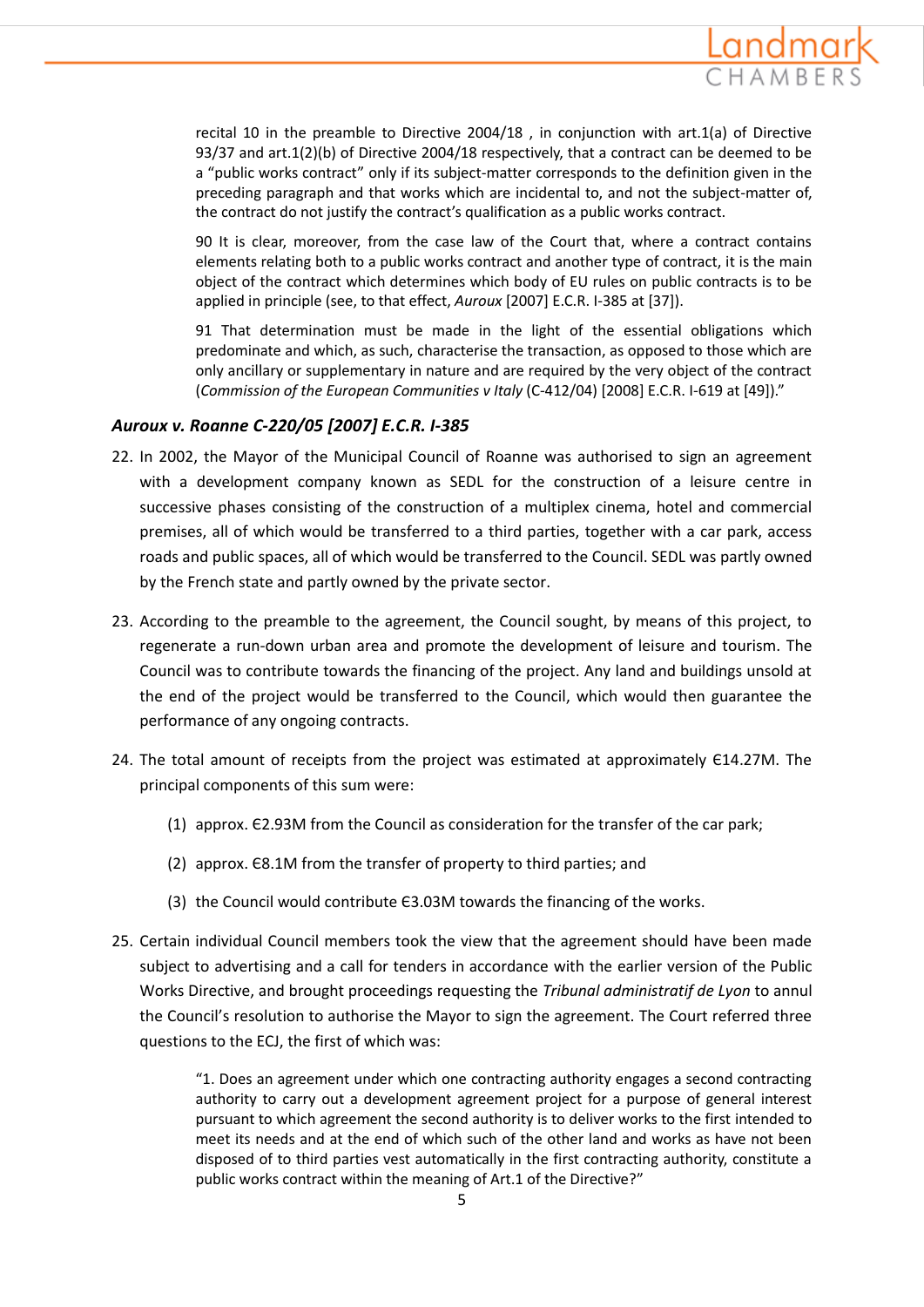

- 26. The Council submitted that the agreement did not constitute a public works contract since, as a public development agreement, its purpose went beyond the execution of works. Public development agreements under French law concerned the overall implementation of all aspects of a town planning project and/or policies, including the planning of the project, management of the legal and administrative aspects, the acquisition of land by way of expropriation and putting in place procedures for the award of contracts.
- 27. The French Government argued that, the main element of the contract comprising the leisure centre and certain other commercial premises was outside the scope of the Directive because these were intended to be transferred to the private sector. Accordingly they did not *"correspond to the requirements of the contracting authority"* within the meaning of Art 1(a) of the Public Works Directive. It contended that only the construction of the car park and access roads, which would ultimately be transferred to the Municipality of Roanne, could in principle constitute "works". Further, because the Municipality would purchase the car park and access roads once the works had been completed, the French Government also argued that this should be characterised as the purchase of land by a contracting authority (and thus excluded from the Directive) rather than the procurement of public works.
- 28. The CJEU rejected these submissions and held that the contract was a public works contract within the meaning of the Directive. In particular, it held that
	- (1) In addition to the execution of works, the agreement entrusted SEDL with further tasks which had the character of a supply of services. However, it did not follow from the fact that the agreement contained elements which went beyond the execution of works that it fell outside the scope of the Public Works Directive (para. 36). Following *Gestion Hotelera*, it was the main purpose of the contract which would determine whether the Directive is to be applied in principle (para. 37).
	- (2) The French Government's argument that because a large part of the works was intended for third parties *"it cannot be regarded as corresponding to the municipality's requirements"* (para. 33) was rejected (para. 39). It follows that the fact that an authority does not have to intend to own or operate the subject of the works is not determinative. Works carried out at the authority's specification, in the public interest, are still capable of falling within the public works contract provisions.
	- (3) Whether or not SEDL would execute the works itself or arrange for their execution by subcontractors was irrelevant. It was well established that in order to be classed as a contractor under a public works contract it was not necessary that the person who entered into a contract with a contracting authority is capable of direct performance using his own resources (para. 38).
	- (4) The definition of a *"public works contract"* was a matter of EU law and therefore the legal classification of the contract in French law was irrelevant (para. 40).
	- (5) It was clear from Art. 1(c) of the Public Works Directive that the existence of a *"work"*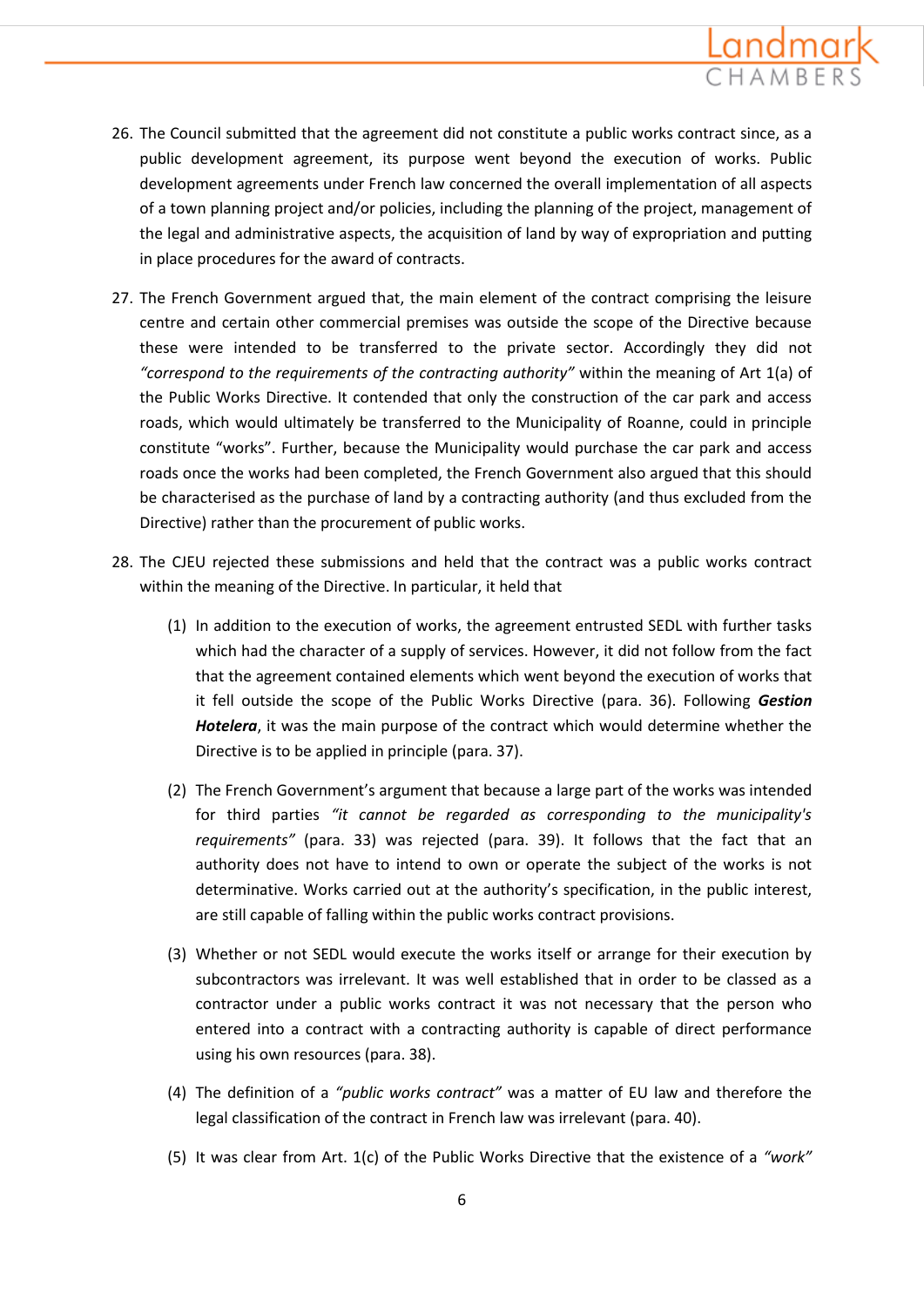

"*must be determined in relation to the economic or technical function of the result of the works undertaken*". In the present case, it was clear from the agreement that the construction of the leisure centre was intended to accommodate commercial and service activities, with the result that the agreement was to be regarded as fulfilling an economic function (para. 41).

- (6) The construction of the leisure centre was to be regarded as *"corresponding to the requirements specified by the municipality"* because, taken as a whole, the project was intended by the Council to reposition and regenerate the local area (para. 42).
- (7) SEDL, *"as an economic operator on the market which undertakes to execute works provided for in the agreement"* was to be regarded as a *"contractor"* within the meaning of the Public Works Directive not withstanding its semi-public status.
- (8) The agreement was clearly concluded *"for pecuniary interest"*. Notably, in reaching this view the ECJ referred not only to monies payable by the Council but also the fact that SEDL was *"entitled to obtain income from third parties as consideration for the sale of the works executed"* (para. 45).
- 29. It was therefore clear that the main purpose of the contract was the execution of a work, namely the construction of the leisure centre (para. 46). Accordingly, it was a public works contract within the meaning of the Directive.
- 30. Overall, the CJEU's judgment made clear that the Directive could apply even where the contracting authority would not be the owner or occupier of the proposed works. On one view it also suggested that any agreement the purpose of which was to achieve an urban regeneration scheme was caught by the Directive on the basis that: the scheme would *"fulfil an economic function"* through the economic benefits it would bring to the local area and would correspond to *"the requirements specified by the contracting authority"* by virtue of meeting the authority's planning policy and objectives.

#### *Helmut Müller GmbH v. Bundesanstalt für Immobilienaufgaben C-451/08*

- 31. *Helmut Müller* was a reference to the CJEU concerning the sale of a disused barracks owned by a public authority to a private sector body that intended to carry out redevelopment works on that site. Four tender offers had been submitted before the sale, one from Helmet Müller, and another from a company called GSSI. The authority expressed a preference for GSSI's project on urban development grounds. The redevelopment works were subject to approval by the local council. After the project was approved by the council, the authority sold the site to GSSI. Helmut Müller challenged the sale contract on the basis that the Directive had not been complied with in two respects:
	- (1) GSSI was about to obtain a public works contract in that, at some point in the relatively near future, the local council would, under the domestic Building Code, draw up a building plan for the works intended for the site and award GSSI a contract for the execution of works; and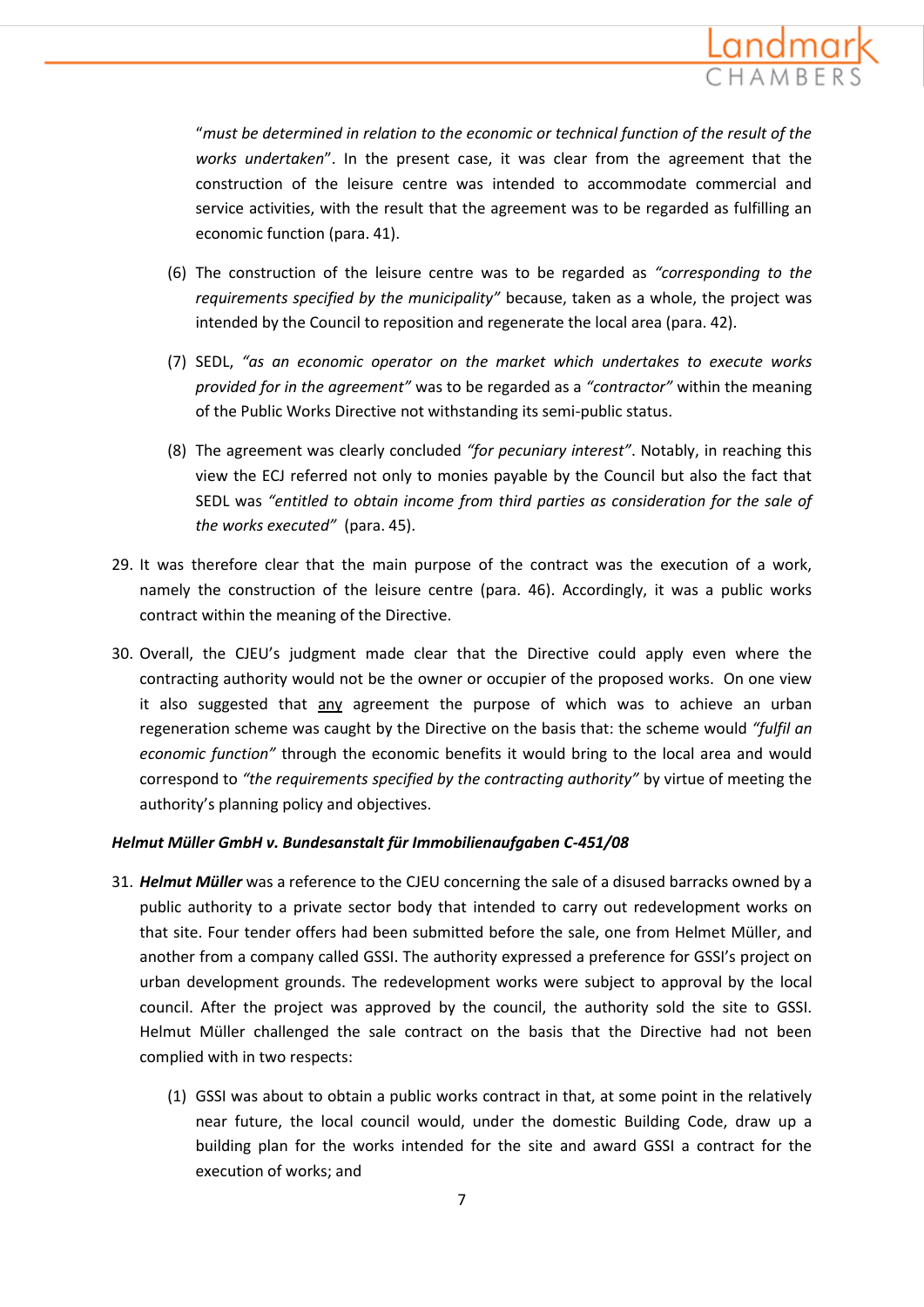

- (2) This should be viewed together with the sales contract as part of the same overall transaction for the purposes of the Directive.
- 32. In total nine questions were referred to the ECJ. Question 3 asked: "does the concept of a public works contract in accordance with the first and second variants of Article 1(2)(b) of Directive [2004/18] require that the contractor be directly or indirectly obliged to provide the works? If so, must there be a legally enforceable obligation?"
- 33. The CJEU answered as follows:

"59 By its third and fourth questions, which it is appropriate to examine together, the referring court asks, in essence, whether the concept of 'public works contracts', within the meaning of Article 1(2)(b) of Directive 2004/18, requires that the contractor be under a direct or indirect obligation to carry out the works which are the subject of the contract and that that obligation be legally enforceable.

60 … Article 1(2)(a) of Directive 2004/18 defines a public works contract as a contract for pecuniary interest. That concept is based on the premise that the contractor undertakes to carry out the service which is the subject of the contract in return for consideration. By concluding a public works contract, the contractor therefore undertakes to carry out, or to have carried out, the works which form the subject of that contract.

61 It is irrelevant whether the contractor carries out the works itself or uses subcontractors for that purpose (see, to that effect, Ordine degli Architetti and Others, paragraph 90, and Auroux and Others, paragraph 44).

62 Since the obligations under the contract are legally binding, their execution must be legally enforceable. In the absence of rules provided for under European Union law, and in accordance with the principle of procedural autonomy, the detailed rules governing implementation of those obligations are a matter for national law.

63 Consequently, the answer to the third and fourth questions is that the concept of 'public works contracts', within the meaning of Article 1(2)(b) of Directive 2004/18, requires that the contractor assume a direct or indirect obligation to carry out the works which are the subject of the contract and that that obligation be legally enforceable in accordance with the procedural rules laid down by national law."

34. The requirement for a legal obligation to carry out works specified by the contracting authority was considered by Advocate General Mengozzi as follows (at paragraphs AG76–77):

> "In my view, however, it is clear that… the obligation to carry out the work and/or works constitutes an essential element in order for there to be a public works contract….

> This follows, first and foremost, from the provisions of [the Public Contracts Directive] itself which… define public works contracts as contracts for pecuniary interest. The concept is therefore based on the idea of an exchange of services between the contracting authority, which pays a price (or, alternatively, grants a right of use), and the contractor, who is required to execute a work or works. Thus, public contracts are clearly mutually binding. It would obviously be inconsistent with that characteristic to accept that, after being awarded a contract, a contractor could, without any repercussions, simply decide unilaterally not to carry out the specified work. Otherwise, it would mean that contractors were entitled to exercise discretion with regard to the requirements and needs of the contracting authority."

35. On the question of economic benefit, the Advocate General considered there to be a need for a "strong and direct link" between the authority and the works to be executed, which he then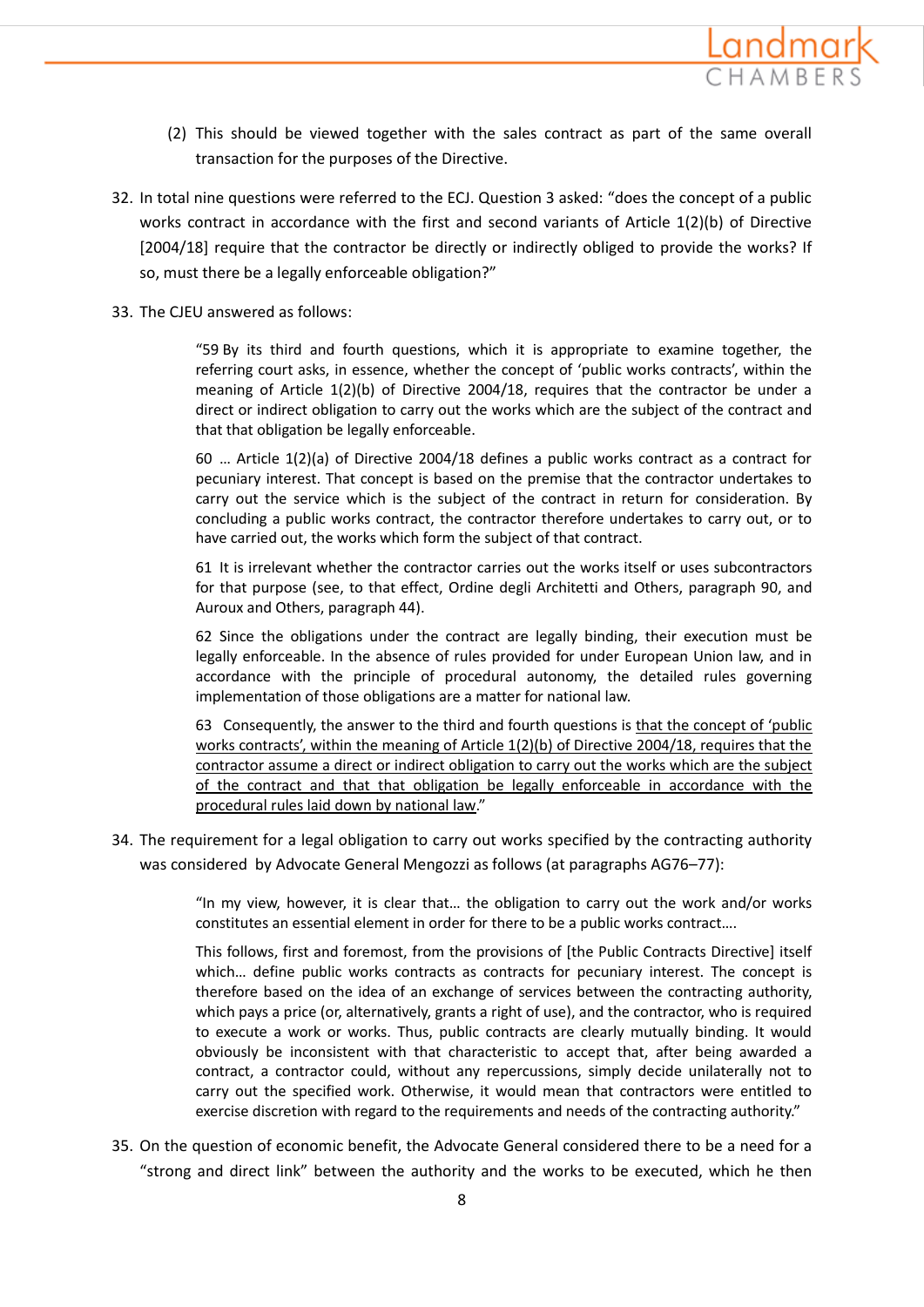

explained by reference to three groups of case at [53]‐[62]. The CJEU did not take such a detailed approach but held that it is not sufficient to engage the PWC regime for the contracting authority to make provision which simply benefits the public interest in a wider sense. There has to be some *immediate economic benefit* conferred the contract though, as *Auroux* demonstrates, the Court will take a broad view of direct benefit. In *Helmut Müller* the Court put the matter clearly at [57]‐[58] emphasising that an immediate economic benefit did not arise by the exercise of public planning powers:

"57 However, it is not the purpose of the mere exercise of urban‐planning powers, intended to give effect to the public interest, to obtain a contractual service or immediate economic benefit for the contracting authority, as is required under article 1(2)(a) of the Directive.

58 Consequently, the answer to the first and second questions is that the concept of "public works contracts", within the meaning of article 1(2)(b) of the Directive, does not require that the works which are the subject of the contract be materially or physically carried out for the contracting authority, provided that they are carried out for that authority's immediate economic benefit. The latter condition is not satisfied through the exercise by that contracting authority of regulatory urban‐planning powers."

- 36. The three cases of a direct link considered by the Advocate General were:
	- (1) situations where the public authority immediately acquires ownership of the property to be produced;
	- (2) cases where the public authority employs public resources for the execution of the work and/or works (whether or not it acquires ownership);
	- (3) cases where the work and/or works are in any case the result of an initiative taken by the authority in question such as in *Auroux*.
- 37. *Helmet Müller* suggests that the application of the Directive to development agreements may not be quite as far-reaching as it appeared following the decision in *Auroux*. Importantly, development agreements that simply involve the exercise of a local authority's planning powers would not fall under the procurement rules, unless they contained an obligation by the developer, legally enforceable by the contracting authority, to perform relevant works.

### *European Commission v Netherlands (Re Public Works Concession) C-576/10*

- 38. On 7 August 2001, a Netherlands municipal council approved a construction project which included a healthcare centre, a play, integration and learning centre and a commercial centre with apartments and housing. The municipality's aim was to redevelop the land, which it owned.
- 39. The council subsequently approved an opinion concerning the selection of a promoter for the project, which set out the criteria to be applied in selecting the purchaser of the land on which the project would be carried out. The opinion had been drafted by the council's staff.
- 40. By July 2003, the council had selected a contractual partner ("H") for the conclusion of a contract for the sale of the plots of land on which the project was sited. In 2007, the council concluded a "co-operation contract" with H, by which H was to carry out the works at its own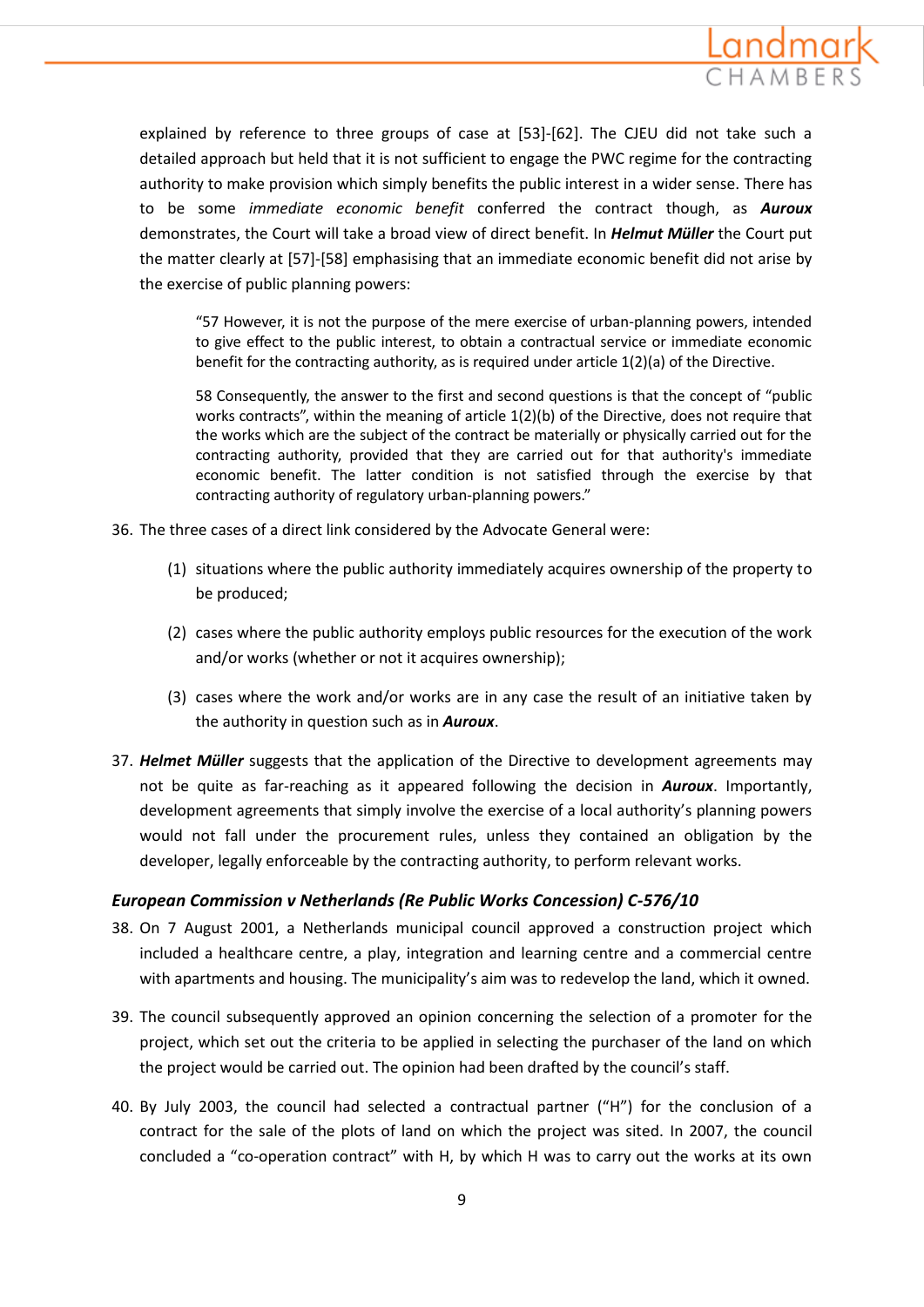

risk. It also concluded an agreement for the sale of land by the council to H.

- 41. The European Commission alleged that the Netherlands had failed to fulfil its obligations under art.2 and Title III of Directive 2004/18/EC in connection with the award of the purported public works concession by the council.
- 42. One of the arguments put forward by the Commission concerned the temporal application of the Directive. Under art. 80 of the Directive, it had to be transposed no later than 31 January 2006. According to the Commission, negotiations between the council and H did not really begin until after February 2006, i.e. after the entry into force of the Directive. The council however, considered that a decision it took on 23 April 2002 (when the municipality decided not to follow the European tender procedure but to choose just two candidates) determined the applicable Directive.
- 43. The CJEU concluded that the applicable directive was the one in force when the contracting authority chose the type of procedure to be followed and decided definitively whether it was necessary for a prior call for competition to be issued for the award of a public contract. The CJEU commented that this rule was founded upon the principle of legal certainty which did not permit the applicable law to be determined by reference to the date of the award of the contract since that date marked the end of the procedure (see further *Commission v France* [2000] E.C.R. I-8377 at [40]).
- 44. The exception to this was in instances where negotiations subsequently opened "*were substantially different in character from those already conducted and were, therefore, such as to demonstrate the intention of the parties to renegotiate the essential terms of the contract"*. In such circumstances, the application of the provisions of a subsequent directive might be justified (see paragraph AG51 and *Commission v France* [2000] E.C.R. I-8377 at [44]).
- 45. The Court concluded that the decision within the meaning of the cited case law was unquestionably taken by the council on 23 April 2002 and that the exception, as set out above, did not apply (see paragraphs AG63 – AG81). On that basis the Court concluded that the Directive was not applicable.
- 46. However, the CJEU went on to consider whether the contract concluded between the council and H was a public works concession within the meaning of the Directive.
- 47. The Netherlands Government argued that the contract concluded between the council and H did not fall under any of the categories of a public works contract in Article 1(2)(b) of the Directive because it only covered the sale of land.
- 48. The CJEU rejected that argument, noting that although the agreements between the council and H related to the sale of several plots of land, this was only an accessory element of the contract. The object of the contract was thus not primarily for the sale of land but above all, the execution of works related to one of the activities within the meaning of Annex I to the Directive (see paragraphs AG85 – AG101 ).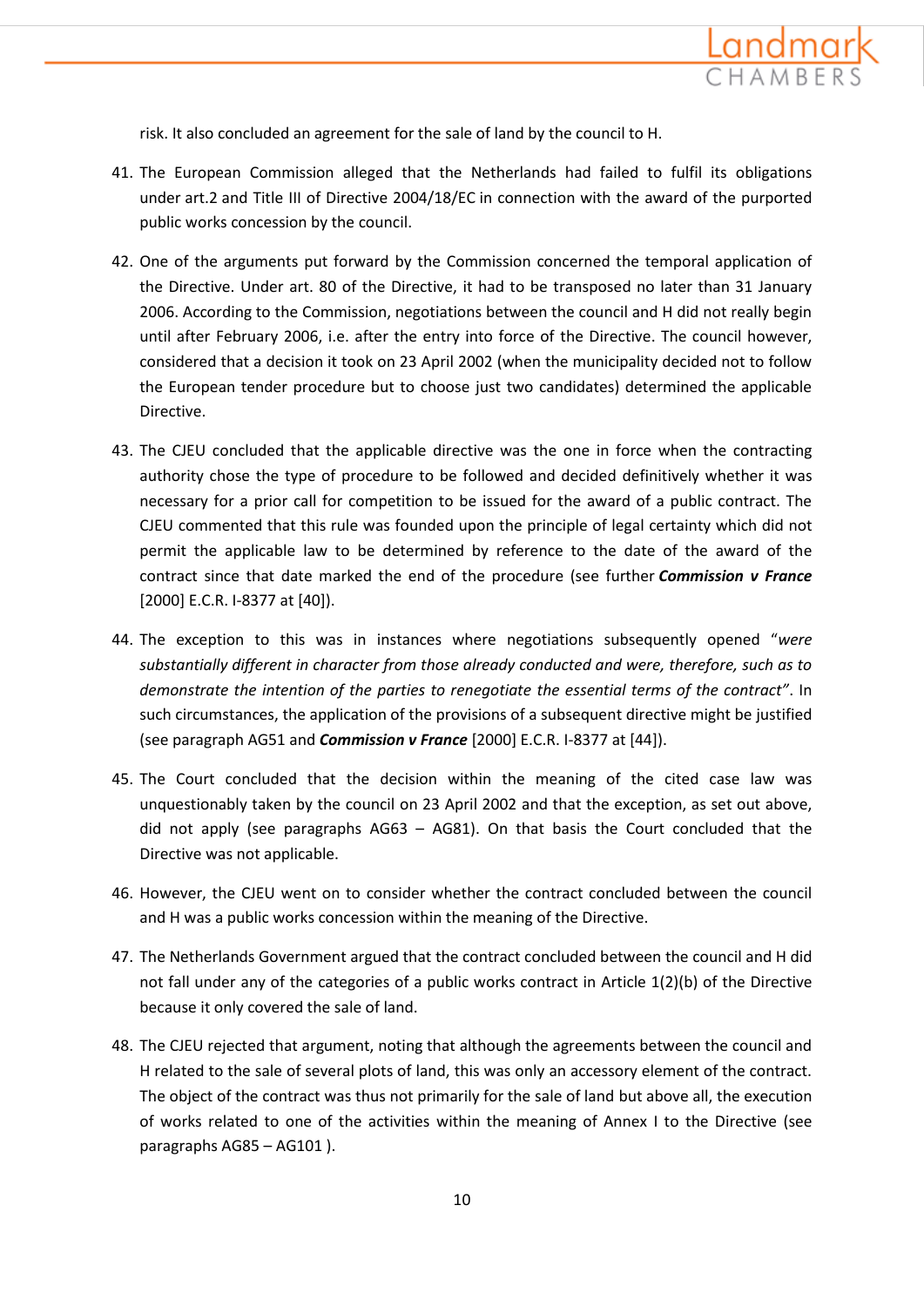

- 49. The Court further pointed out that it disagreed with the claim of the Netherlands Government that the three situations covered by art.  $1(2)(b)$  of the Directive were mutually exclusive. The fact that the works planned by the council came under more than one of the cases envisaged by the Directive could not result in the dismissal of its application (see AG102 – AG104).
- 50. The CJEU also considered whether the contract was concluded for pecuniary interest to satisfy the definition of a "public work concession". As the Court noted at AG106, the pecuniary nature of the concession contract means that the contracting authority which has concluded a public contract receives a service pursuant to that contract in return for consideration paid by it to the contractor. For the contracting authority, that service consists in the realisation of works from which it intends to benefit.
- 51. This was considered by the CJEU first in the context of a service and economic benefit. The CJEU noted that in *Helmut Müller*, the Court had stated that the service had to be of direct economic benefit to the contracting authority (*Helmut Müller* at [49]).
- 52. The CJEU however noted that the interpretation given in *Helmut Müller*, allowed public authorities a certain margin of discretion (see AG111 – AG113):

"In *Helmut Müller*, the Court only excluded from the concept of immediate economic benefit the mere exercise of urban-planning powers intended to give effect to the public interest. Otherwise, the Court simply illustrated its remarks by giving five non-exhaustive examples. Relevant situations were cases where:

- the public authority becomes owner of the works or work which is the subject of the contract;
- the contracting authority holds a legal right over the use of the works which are the subject of the contract, in order that they can be made available to the public;
- the contracting authority benefits from economic advantages derived from the future use or transfer of the work;
- the contracting authority contributed financially to the realisation of the work;
- the contracting authority assumes risks were the work to be an economic failure.

The Court does not mention the case referred to by Advocate General Mengozzi in which the work or works to be carried out are the result of an initiative taken by the authority in question. On the other hand, like him it excludes the case where that public authority merely exercises urban-planning powers, intended to give effect to the public interest."

- 53. In the present case, the CJEU concluded that the existence of an immediate economic benefit had been proven. The council had gone well beyond simply achieving the objective of "the development of coherent planning of part of an urban district" (as set out in *Helmet Müller* at [55]) and the development project was clearly of immediate economic benefit to the council (see AG114 – AG127).
- 54. The CJEU also noted that the pecuniary nature of a concession contract meant that the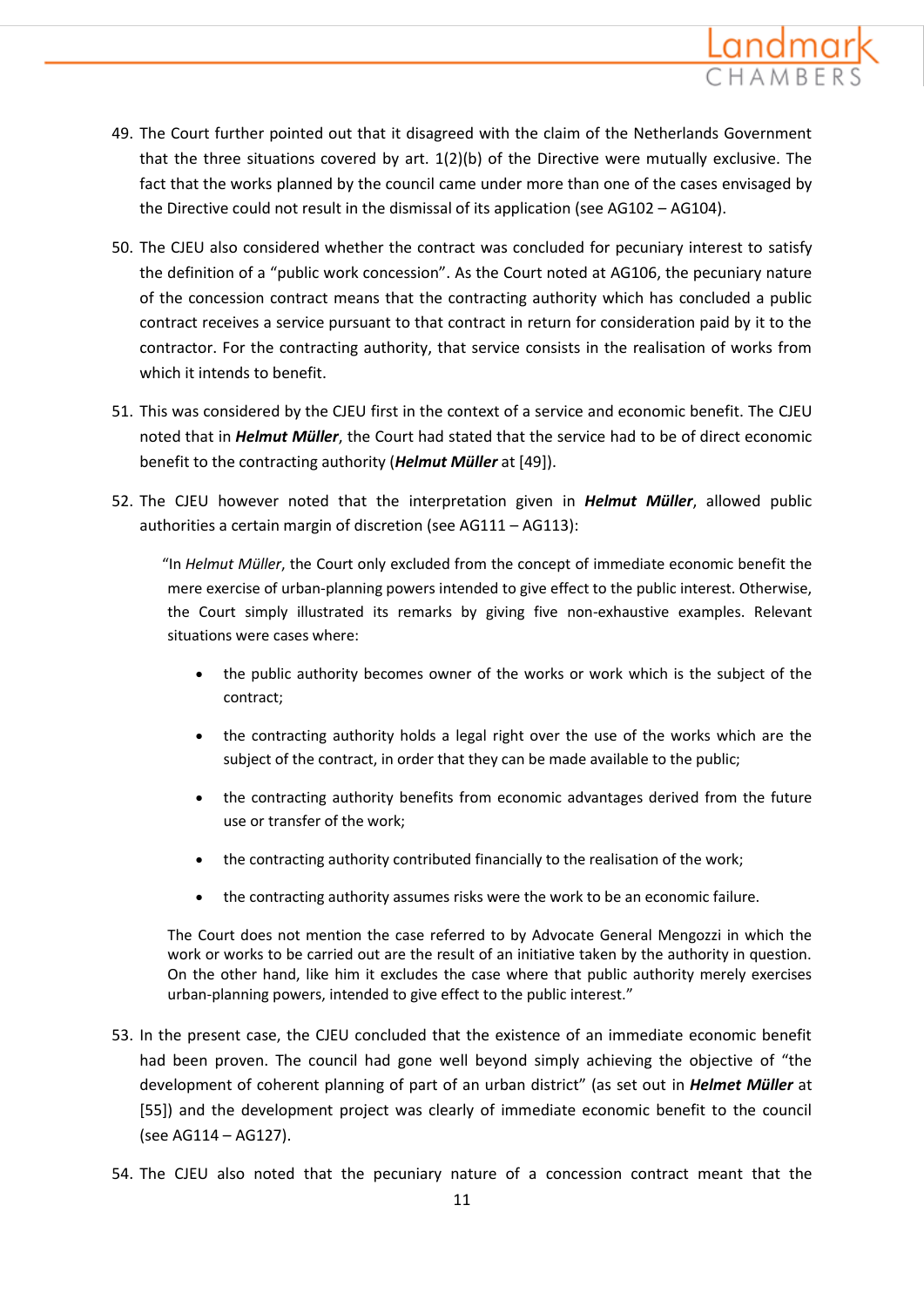

contracting authority which had concluded the public contract received a service pursuant to that contract in return for *consideration* which consisted either in the right to exploit the work or in this right together with payment (art.1(3) of the Directive).

- 55. In that respect, the CJEU stated that, the only question that arose in analysing the consideration required for the concession contract to be a contract for pecuniary interest, was the ownership of the site as a whole. The CJEU noted the comments of the Court in *Helmut Müller* – that the contracting authority may not exploit the work where "*the only basis for the right of exploitations is the right of ownership of the economic operator concerned".*
- 56. The CJEU concluded that in the present case, the only other basis for the right of exploitation asides from the right of ownership exercised over the land was the acquisition of the permits required for the execution of the works covered by the co-operation contract. This was not a possible basis on which to infer a right to exploit the works. The Commission had thus failed to demonstrate the actual existence of a consideration. Since H derived its right of exploitation from ownership of the land purchased from the council, it had not obtained it through a public works concession contract.
- 57. The CJEU noted that its conclusion allowed the risk of circumvention of public procurement rules to persist, through contracts of sale with the transmission of the right of ownership.
- 58. The following can now be seen from the cases:
	- (1) The main purpose(s) of the agreement will determine whether or not it is a contract for public works (see para. 37 of *Auroux*, expressly following *Gestion Hotelera*).
	- (2) It remains the case that, following *Gestion Hotelera*, where the agreement involves *"work"* or *"works"* which are not a main object of the contract but are incidental to another object which is outside the scope of the Public Contracts Directive, the Directive and Regulations would not apply.
	- (3) For an agreement to be within the scope of the Public Contracts Directive, its purpose must be to achieve a development which is *"sufficient to fulfil an economic or technical function"* for the contracting authority's immediate benefit: see Art. 1(2)(b).
	- (4) The contracting authority needs to derive an actual economic benefit from the scheme as it did in *Auroux* through the financial contribution it made to the project and its assumption of risk by guaranteeing to take over any elements that did not sell.<sup>2</sup> It is not necessary that the contracting authority must be/remain the owner of all or part of the land on which the works take place, although if it does then the works will indeed be for its immediate economic benefit. Something more than simply achieving a beneficial development in the public interest by the mere exercise of planning regulatory powers is required (see *Helmut Müller* at paras. 48-58).

**.** 

<sup>2</sup> See *Helmet Müller* at paras 48-58.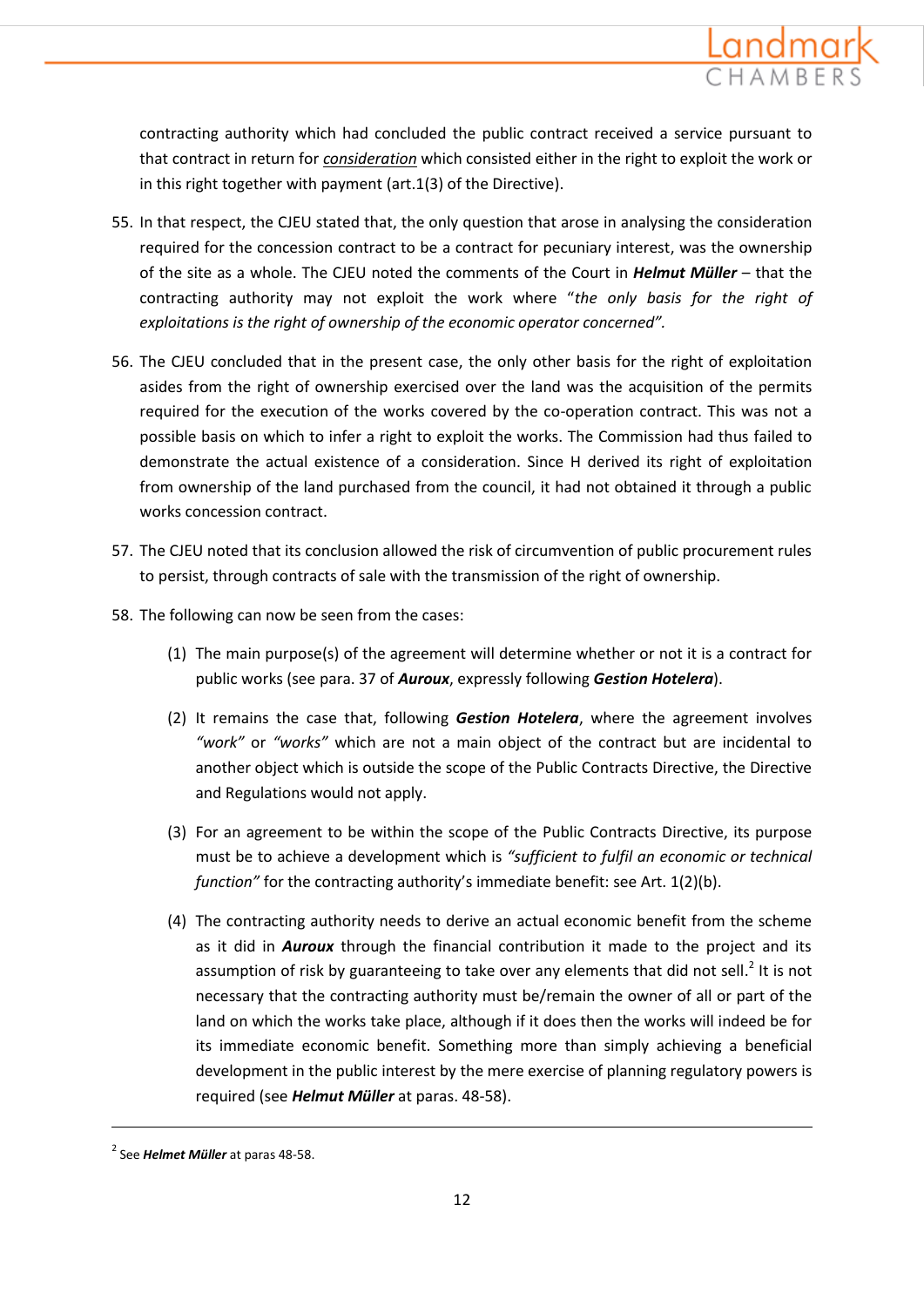

- (5) To fall within the Public Contracts Directive, the contract needs to place the contractor under an enforceable direct or indirect obligation to carry out the works in question (see *Helmut Müller* at para. 68) 3 .
- (6) The criterion in Art. 1(2)(b) that, in order to fall within the scope of the Public Contracts Directive, the work must correspond *"to the requirements specified by the contracting authority"* is not met by the mere fact that a development must comply with the local authority's planning policies and objectives. In *Helmut Müller* the CJEU held at para. 67 that: *"the authority must have taken measures to define the type of work or, at the very least, have had a decisive influence on its design"*. Precisely where the dividing line lies in practice remains unclear. In *Auroux*, it was sufficient that *"the work referred to by the agreement is the leisure centre as a whole, including the construction of a multiplex cinema, service premises for leisure activities, a car park and, possibly, a hotel."* (para. 42).
- (7) Whether or not the commercial party to the agreement will execute the works itself or have them carried out by subcontractors is irrelevant (see *Auroux* at para. 38).
- (8) Any revenue which the agreement envisages the commercial party receiving from third parties is likely to have the following consequences –
	- (a) It will mean that the agreement is "for pecuniary interest" within the meaning of Art. 1(2)(b) (*Auroux* para. 45); and
	- (b) It will count towards the value of the agreement for the purposes of assessing whether it meets the threshold for the applicability of the Directive (*Auroux*, para. 57).
- (9) In determining whether a contract is a public works concession, "consideration" will not be established and the contracting authority may not exploit the work pursuant to art. 1(3) of the Directive where the only basis for the right of exploitation is the right of ownership of the economic operator (*Helmut Müller* para. 73 and *Netherlands (Re Public Works Concessions* at paras. AG143 – AG157).
- 59. In PPN 12/10 (June 2010) the former OGC<sup>4</sup> issued guidance on Development Agreements and **s106 "Planning Agreements"; Updated and Additional Guidance**, which sought to provide guidance on the position following *Helmut Müller*. Whilst not all of that note is necessarily consistent with the CJEU's approach, it did usefully note:

**.** 

<sup>3</sup> Note the Commission's decision in *Flensburg* (IP/08/867) which suggests that a development obligation might be drafted in the form of conferring a right on a local planning authority to purchase or repurchase land if certain works are not carried out. In other words, the obligation does not impose a requirement to carry out the works but simply confers a right to take the land if the specified works are not carried out, i.e. an indirect means of securing the carrying out or specification or works without imposing a direct obligation to do so.

 $<sup>4</sup>$  From 2011 it became part of the Efficiency and Reform Group within the Cabinet Office.</sup>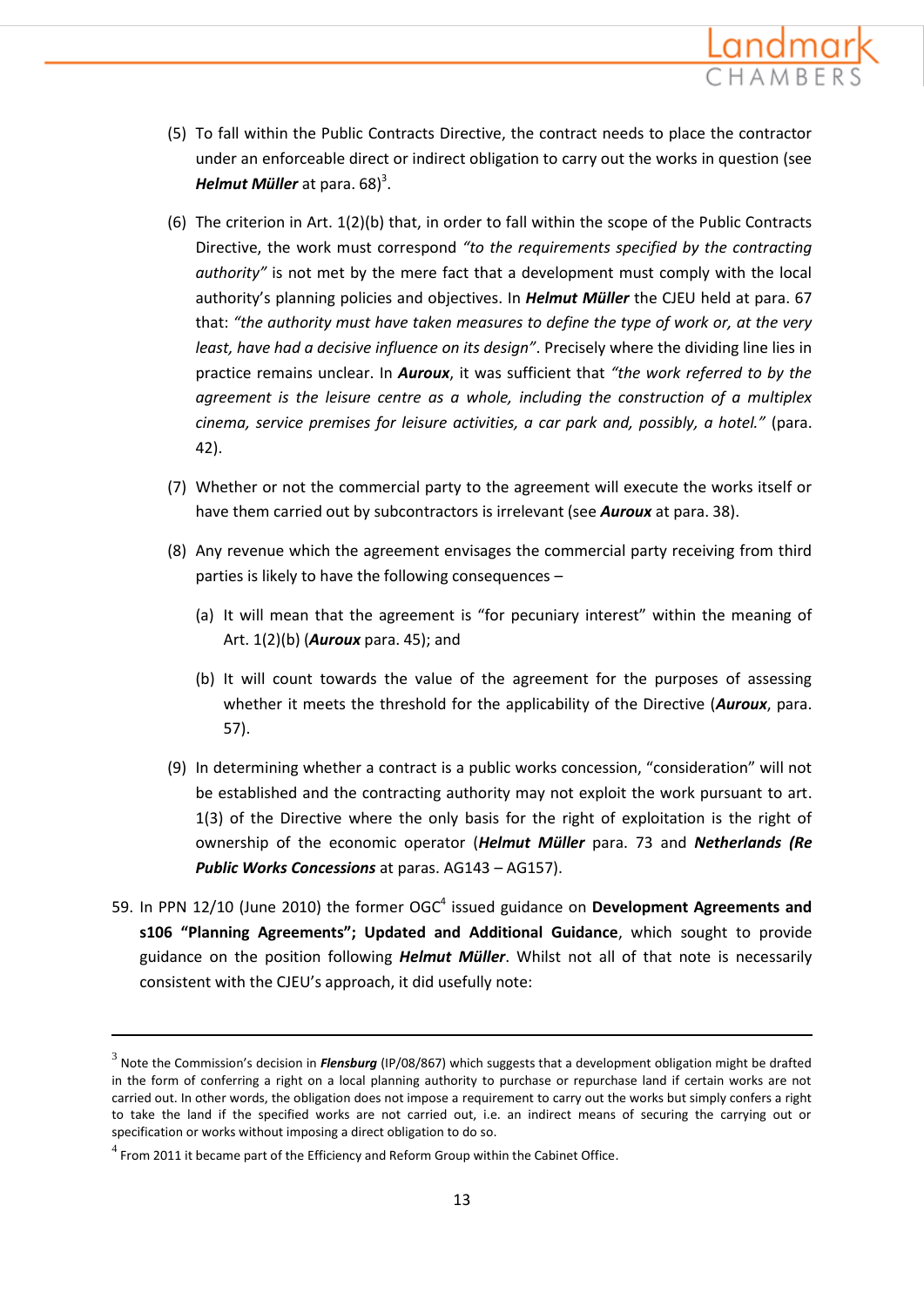

"9. It is emphasised that the European authorities are likely to take a purposive view of the activities and agreements entered into by a public body, and artificial arrangements intended to circumvent the application of the rules are unlikely to be persuasive. Public bodies should proceed with that in mind, and they are strongly recommended always to seek their own case-specific legal advice before entering into agreements."

"57. The European Commission (and the ECJ) can be expected to look at the totality and overall nature of the relevant agreements between a contracting authority and an economic operator in relation to a development, to decide whether the public procurement rules apply. Any artificial arrangements intended to circumvent the application of the public procurement rules are therefore likely to attract challenge."

#### Developments following *Helmut Müller*

60. Two UK cases following *Helmut Müller* are of particular importance: *R (Midlands Co-Operative Society Limited) v. Birmingham City Council* [2012] B.L.G.R. 393 and *AG Quidnet Hounslow LLP v. London Borough of Hounslow* [2013] 1 C.M.L.R. 25 (TCC). Neither of these cases cast doubt on the above propositions but rather confirm a more restrictive application of the Directive to development agreements that was taken in *Helmut Müller*.

### *R (Midlands Co-Operative Society Ltd) v. Birmingham City Council*

- 61. The Claimant sought judicial review of the decision of Birmingham City Council to enter into a contract to sell to Tesco its interest in a plot of land in Stirchley, Birmingham consisting of an indoor bowls and community centre ("the Site"), part of which was owned by the Council.
- 62. Tesco and the Midlands Co-operative had rival proposals for the Site, each of which had planning permission. Following a public tendering process (albeit not undertaken pursuant to the 2006 Regulations) Tesco were selected as the Council's preferred developer and entered into an agreement to purchase the Site. The section 106 agreement to which their planning permission was tied contained an obligation providing that the demolition of the community centre could not be commenced until replacement community facilities had been provided. The s.106 agreement itself did not become effective unless and until Tesco's planning permission was first implemented.
- 63. The Co-Op sought judicial review of the Council's decision to sell its interests to Tesco. One of the grounds was that the arrangements between the Council and Tesco amounted to a *"public works contract"*, and should therefore have been procured under the 2006 Regulations.
- 64. The Court held that there was not a *"public works contract"* for the purposes of the 2006 Regulations. In doing so, it noted that in *Müller* it was held that for there to be a public works contract there must be a commitment by the contractor, legally enforceable by the contracting authority, to perform relevant works. It is insufficient if, legally, the contractor has a choice and is entitled not to perform the works. The Court found that Tesco was not under any legally enforceable obligation to perform any relevant works. It was not relevant that in the future Tesco might be committed to such an obligation. As it was put by Hickinbottom J:

"Tesco are not under any legally enforceable obligation to perform any works; and it is not to the point that, in the future and dependent upon how matters in fact proceed and choices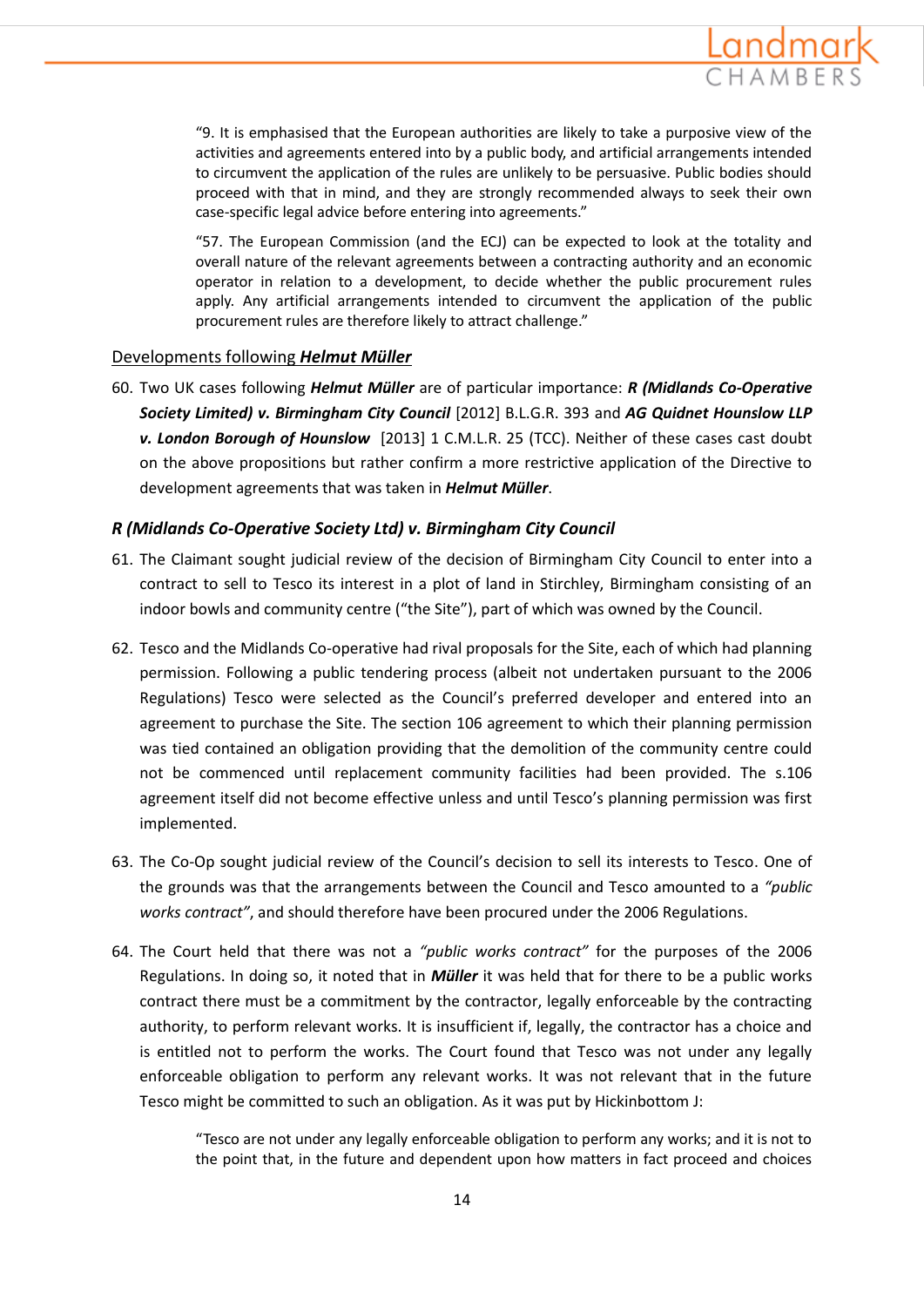

Tesco make, they might at some stage be committed to such an obligation."

- 65. The Court took into account a number of factors in reaching this conclusion. These factors are likely to be considered by the Courts in the future in determining whether or not a developer is obliged to perform relevant works:
	- (1) The Court will consider the whole of a contractual arrangement when deciding on the application of the 2006 Regulations. If the land sale was accompanied by, or dependent on, a binding contractual obligation to carry out works, then the hiving off of the contractual obligation into a separate agreement would not defeat the application of the procurement rules: see paragraphs 36 and 41 of the OGC guidance.
	- (2) If at the time of the land transaction, the authority merely intends to, or is very likely to, enter into a works contract with the contractor, this is insufficient. What is required is a formal, legally enforceable commitment (paragraph 104).
	- (3) The Court did seem to place some reliance on the conditionality of the agreement in that the obligations only arose on implementation of the planning permission. This is not wholly straightforward since the Court found that there was no requirement in any event and at [118] Hickinbottom J. said it was unnecessary to decide a number of questions which included the applicability of the Directive and Regulations to planning obligations generally. To draw any wider conclusions from the judgment on conditionality would be unsafe especially since the fact that the agreement is conditional does not alter the fact that, once the permission is implemented, the conditional obligations become immediately enforceable.
	- (4) Statements of intent made by a local authority may be of little assistance in determining the developer's obligation. In *Midlands Co-operative*, the Council made a declaration that replacement community facilities would be provided. However, nothing in this declaration required this, or obliged Tesco to provide the facilities. The Court found that the declaration did not add to the obligations imposed on Tesco under its contractual agreement with the Council.
	- (5) The precise obligations on the developer under any section 106 agreement are likely to be particularly important. In *Midlands Co-operative*, the obligations in the section 106 agreement were not triggered until the planning permission was implemented. Consequently, Tesco was not legally committed to start the development at all, and could still walk away from the Site. As such, the Court found that the section 106 agreement was not an immediately binding obligation to perform the works:

"Whether they decide to proceed, and take impose upon themselves any obligation to perform any works, is entirely in their own hands. Of course, given their commitment to the Site in terms of money and effort to date, it may well be very likely that they will in fact proceed, if given an appropriate opportunity; but they have no legally enforceable obligation to do so. The Council cannot require them, as yet, to perform any works." (per Hickinbottom J at para. 110)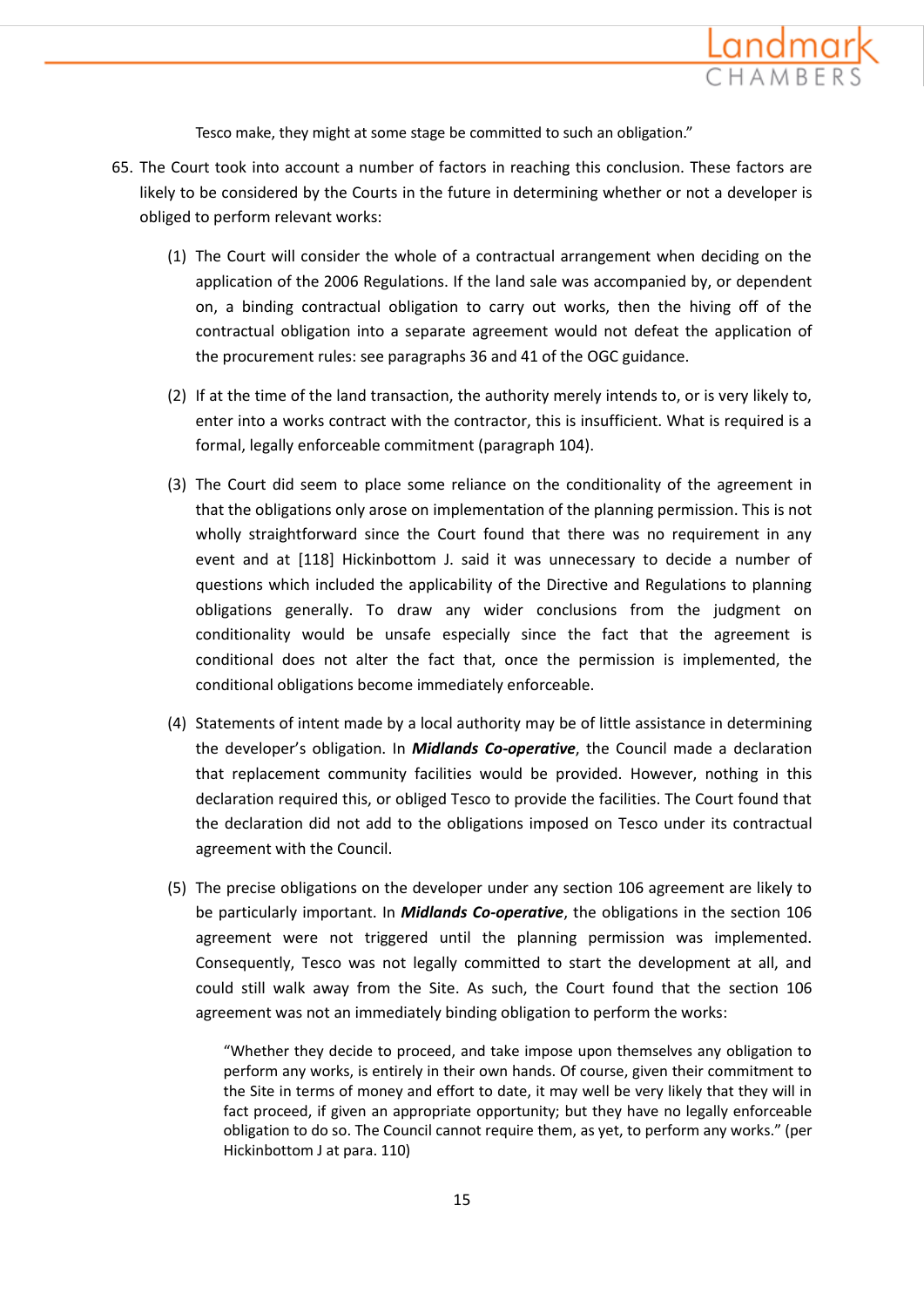

- (6) The Court agreed that the evolving intentions of the Council as to what was likely to happen to the replacement Community Facilities was instructive. This showed that the Council had moved towards not requiring the developer of the Site to relocate the Community Facilities.
- (7) The Court was not concerned that the Council had sought a way round to the potential application of the 2006 Regulations, which would have applied to the first tender process. Whilst selling the land without imposing development obligations had the advantage of avoiding the procurement rules, it also meant that the Council had lost the opportunity to impose an obligation on the developer. As Hickinbottom J put it at para. 116 -

The Council cannot be criticised for formulating a strategy with regard to the development of this Site that, whilst having other downsides (including an absence of development obligations it could enforce against a successful tendererer) avoided the onerous obligations of the Public Works Directive and 2006 Regulations. That is particularly so as the Council's primary objective was of a planning nature – to develop the Site – rather than having performed the works involved in replacing the Community Facility.

- (8) Finally, whilst the Council committed to sell the Community Facility to Tesco, it did not legally commit itself to meet any conditions relating to the development or to use its CPO powers in support of it. The Council was prepared to exercise its CPO powers in support of a preferred developer, however as part of the tender process it did not commit to exercising these powers in favour of the purchaser of the Community Facility.
- 66. The Court was keen to point out that even if Tesco's obligations had been enforceable, it would not necessarily have followed that the transaction represented a public works contract. In particular, the following issues would still fall to be determined: (i) whether those obligations were simply planning obligations that would not invoke the provisions of the 2006 Regulations, (ii) whether the 2006 Regulations would not apply, because the main purpose of the arrangement was not the procurement of works, and (iii) whether the 2006 Regulations only gave rise to private rights, such that a public law claim based upon them is inappropriate. Despite highlighting these issues, the Court did not consider these in any further detail.
- 67. There are a lot of positives for local authorities in the decision. It is a further example of the Courts moving away from the high watermark position in *Auroux*. Further, it was expressly held that local authorities can weigh up the pros and cons of bringing a transaction within or outside of the public procurement rules: *"The Council cannot be criticised for formulating a strategy that…avoided the onerous obligations of the Public Works Directive and 2006 Regulations".*
- 68. Indeed, in many cases, it may now be possible to avoid the reach of the Directive and the 2006 Regulations by using appropriately drafted 'Grampian' style clauses rather than legally binding positive obligations.

### *AG Quidnet Hounslow LLP v. London Borough of Hounslow*

69. In *Quidnet*, the High Court considered the circumstances in which the Treaty on the Functioning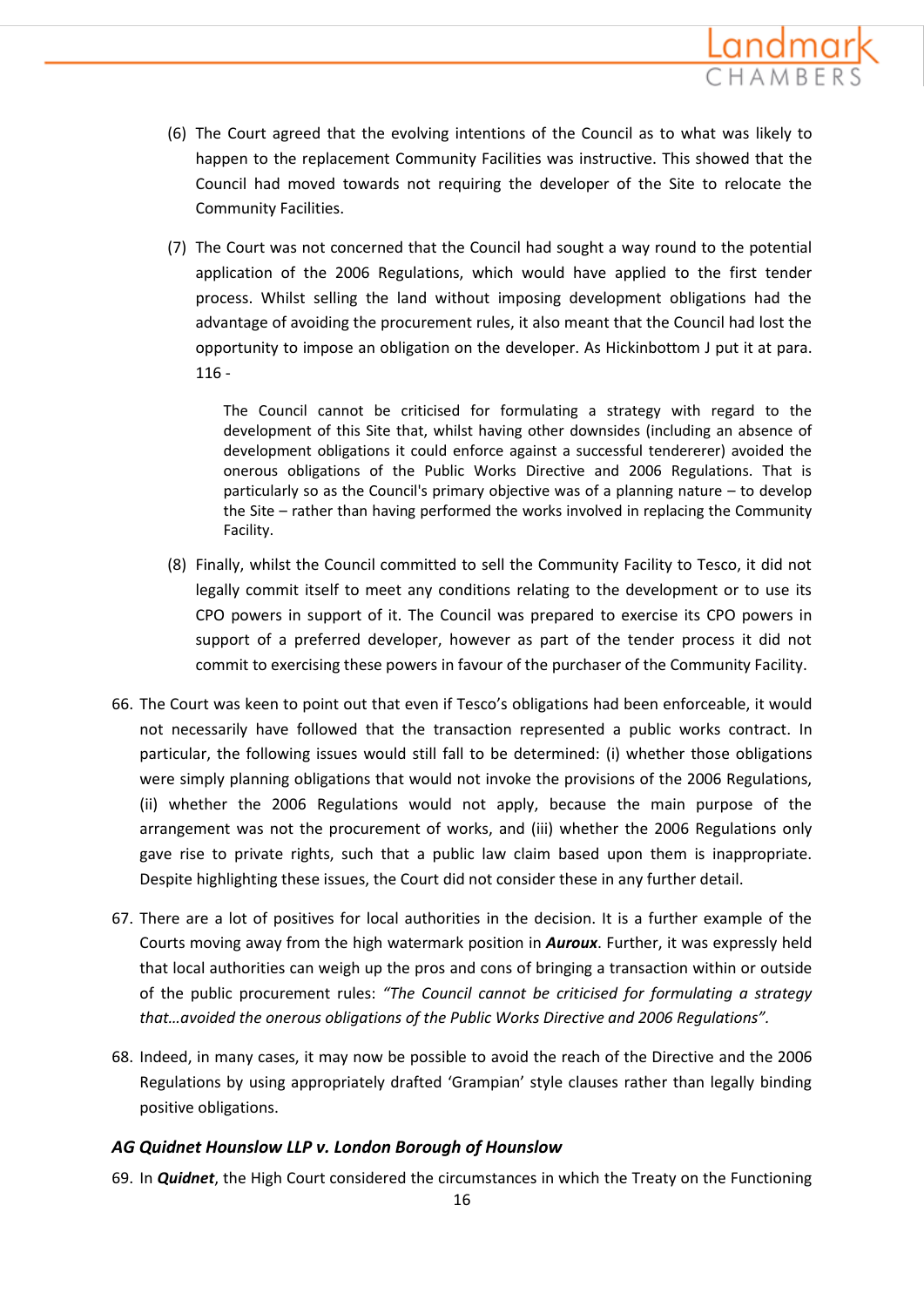

of the European Union ("TFEU") requires a public authority to advertise a development opportunity which falls outside the scope of the 2006 Regulations.

- 70. The Claimant challenged Hounslow's decision to enter into a development agreement for a site in Hounslow Town Centre ("the Site"), and to negotiate the terms of this agreement with only one developer. The site is adjacent to the Blenheim Centre, one of two existing shopping centres in Hounslow. During 2011, the Council entered into discussions with Legal and General Assurance Society Limited ("L&G"), the owner of the Blenheim Centre about proposals to develop the site. AG Quidnet Hounslow LLP ("Quidnet"), which owns the other existing shopping centre in Hounslow also approached the Council about the status of the Site. In January 2012, the Council agreed to enter into a Lock-Out Agreement with L&G for the purpose of negotiating a development agreement. The effect of the Lock-Out Agreement was that the Council would grant L&G a long lease of the Site and the Council agreed that, during an exclusivity period, it would not enter into negotiations with any other party.
- 71. In its claim, Quidnet maintained that:
	- (1) The proposed agreement comprises a public works contract to which the public procurement rules set out in the 2006 Regulations applied.
	- (2) Even if the proposed agreement with L&G did not constitute a public works contract, the proposed agreements were in breach of Article 56 of the Treaty on the Functioning of the European Union (TFEU) which prohibits restrictions on freedom to provide services within the EU.

The first ground has been stayed, pending the High Court's consideration of whether Article 56 TFEU applied.

- 72. Coulson J found that the general principles of EU law derived from the Treaty do apply to contracts that are not covered by the EU procurement rules: see, for example, Case T-258/06 *Federal Republic of Germany v Commission* [2007] 3 C.M.L.R. 50. Further, a number of cases relating to service concessions confirm that where Article 56 applies there is an obligation to take at least some positive steps to ensure transparency. Therefore, whilst a formal tender process is not necessarily required, there must be a degree of advertising sufficient to enable the service markets to be opened up to competition.
- 73. The Court then considered whether the proposed agreement provided L&G with an opportunity to provide services within the meaning of Article 56, and found that it did not. The following features of the agreement were noted:
	- (1) The agreement was merely to agree the terms of a long lease of the Site. The granting of the head lease does not oblige L&G to carry out any development. The heads of terms revealed no express obligation on the part of L&G to develop the site or provide any services whatsoever, and the Council would not be required to provide any support to facilitate such development.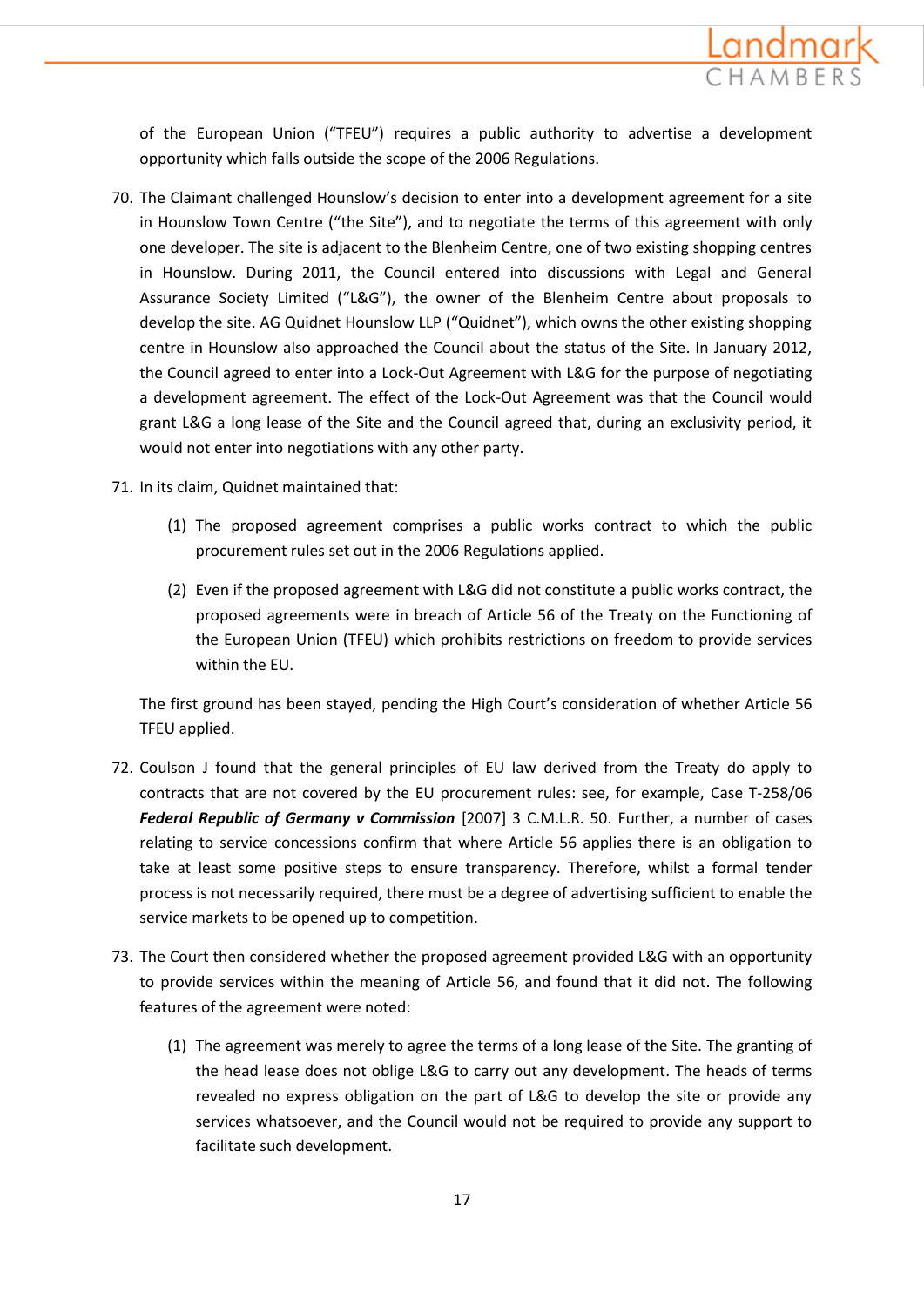

- (2) On the grant of the lease, L&G would have a proprietary interest in the Site, it would be for L&G to decide what it intended to do with the interest.
- (3) Any services under the agreement, such as demolition, the preparation of the land, the construction and the fitting-out of the new buildings, would be provided to L&G, not by them, through contractors, sub-contractors and suppliers. Any future provision of such services to a commercial organisation such as L&G would be outside Article 56.
- 74. However, what appears to have been decisive is that the effect of Quidnet's arguments would be that EU law could require an authority to grant a lease of land to a party with whom it did not wish to contract:

"The Council wants to grant a long lease on property they either own or are in a position to acquire. They want to grant that long lease to a particular lessee (L&G), not anyone else, because of L&G's ability to raise the necessary capital for the potential project. In my view, it would be stretching the ambit of Articles 56 and 57 beyond breaking point to suggest that European or domestic law requires a landowner in that situation, who happens to be a public authority, to grant a lease of its land to a party with whom it does not wish to contract. None of the authorities, whether in the UK or the EU, support such a radical proposition; indeed, for the reasons which I have endeavoured to explain, I consider that the cases run counter to any such suggestion."

- 75. The Court concluded that the proposed agreement was not a contract for the provision of services and fell outside Article 56 of the TFEU. As a result, Quidnet's claim based on the application of Article 56 failed.
- 76. In any event, the Court found that even if the proposed agreement did amount to the provision of services, Article 56 was not engaged, as (i) there is no relevant restriction on the provision of services. L&G remains free to contract with whom it likes if and when they decide to develop the site. No restrictions are placed on any contractors or suppliers who may play a part in any development (ii) there was no cross-EU inter-state element necessary to trigger the application of Article 56, in particular there was no evidence that any undertaking in any other EU member state was interested in the development of the site.
- 77. The latter finding, albeit obiter, is particularly significant as it required the Court to reconcile two conflicting lines of CJEU authority. The first line of authority, derived from *Parking Brixen* [2005] E.C.R. 1-8585, found an inter-state element on the basis that undertakings in other Member States might have been interested in providing the relevant services, had they been advertised. A different line of CJEU authority, preferred by Coulson J, ignored the possibility of interest had the contract been advertised, and focused on whether there was any positive evidence that any undertaking in any other Member State was interested in the development. If Coulson J is correct, it will be much harder for developers to raise a claim based on Treaty obligations in the future.
- 78. Overall, this is a new form of challenge to development agreements. Coulson J noted that the application of Article 56 of the TFEU was a novel claim, and had not been raised in any of the EU case law on development agreements and was not considered in *Midlands Co-Operative.*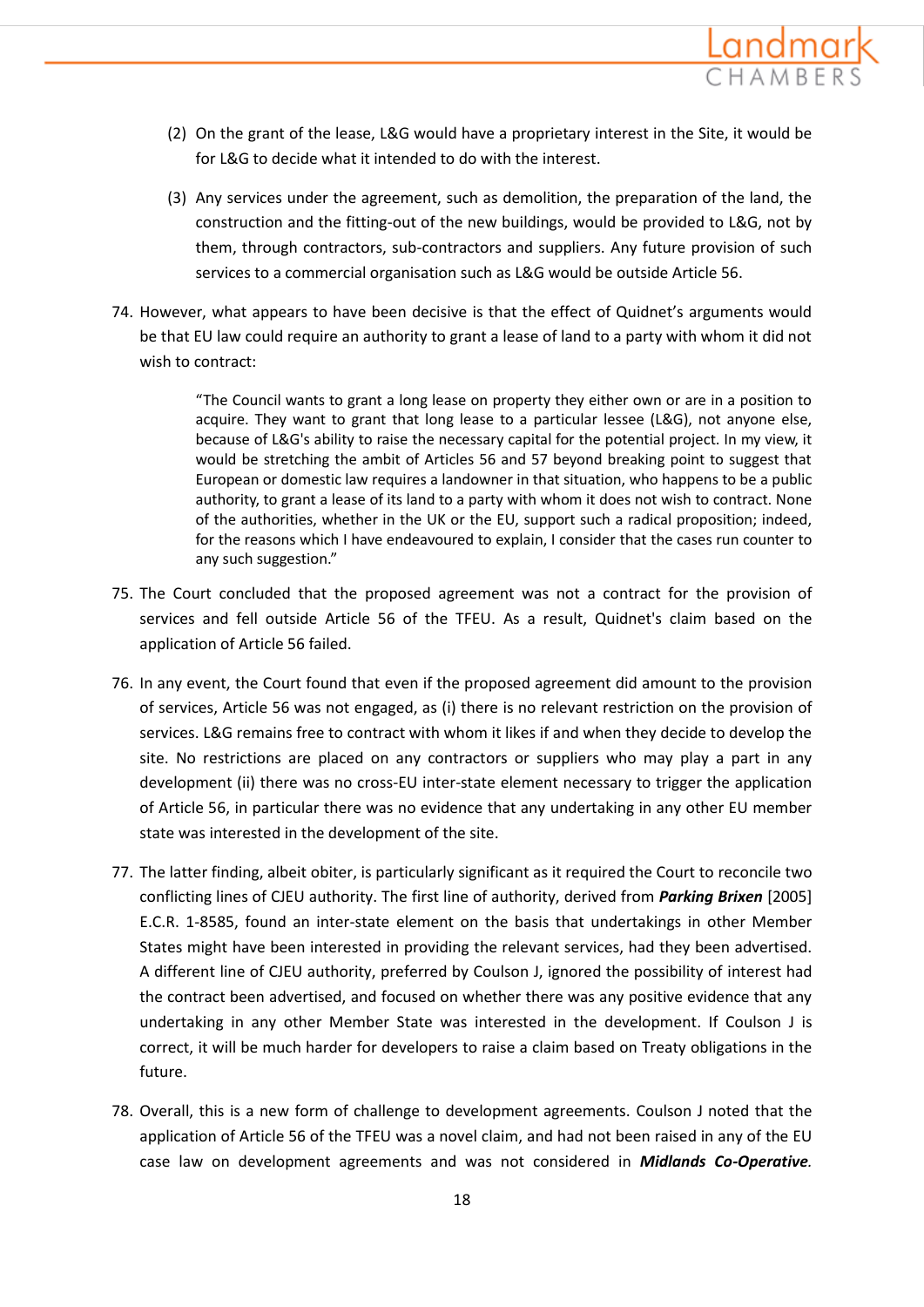

Ironically, Quidnet's claim failed for the same reason as those in *Helmut Müller* and *Midlands Co-Operative*: there was no obligation on L&G to deliver anything. Quidnet's claim under the 2006 Regulations is likely to fail for the same reason.

### Public Services (Social Value) Act 2012

- 79. Finally, note the provisions of the Public Services (Social Value) Act 2012, which was enacted on 8 March 2012. The Act imposes an obligation all on public authorities which are subject to the 2006 Regulations to consider at the pre-procurement stage, (a) how what is proposed to be procured might improve the economic, social and environmental well-being of the relevant area, and (b) how, in conducting the process of procurement, it might act with a view to securing that improvement: see section 1(3). The Act also requires contracting authorities to consider whether to undertake community consultation in relation to the above matters. See Cabinet Office Guidance **PPN 10/12** (20 December 2012).
- 80. These provisions came into force on  $31<sup>st</sup>$  January 2013. In many cases the Act is unlikely to impose substantial additional burdens on local authorities, since the considerations mentioned in section 1(3) will typically be taken into account in any event as part of the business case before commencing procurement.

### **Procurement Procedures and Other Obligations under the 2006 Regulations**

- 81. The 2006 Regulations apply whenever a contracting authority seeks offers in relation to a proposed public supply contract, public works contract, Part A services contract, framework agreement or dynamic purchasing system other than a contract, framework agreement or dynamic purchasing system that is excluded under the Regulations (see Reg. 5).
- 82. Four main procurement procedures are set out in the 2006 Regulations. The choice between the procedures is partly a matter of choice for the contracting authority and partly dictated by the 2006 Regulations (see Reg. 12).
	- (1) **The open procedure (Reg. 15):** Any economic operator can tender under this procedure, although the contracting authority may require an economic operator to satisfy minimum levels of technical or professional ability or economic and financial standing. The contracting authority must publicise its intention to seek offers in relation to the public contract by sending to the Official Journal a contract notice inviting tenders and containing specified information as soon as possible after forming its intention.
	- (2) **The restricted procedure (Reg. 16):** Under this procedure, the contracting authority first invites economic operators to tender and then awards the contract to one of those who submitted a tender. The contracting authority must ensure that the number of economic operators invited to tender is sufficient to ensure genuine competition. As with the open procedure, minimum standards provisions may be applied.
	- (3) **The negotiated procedure (Reg. 17):** The contracting authority must make the selection of the economic operators to be invited to negotiate the contract and in specified circumstances may limit the number of economic operators which it intends to invite to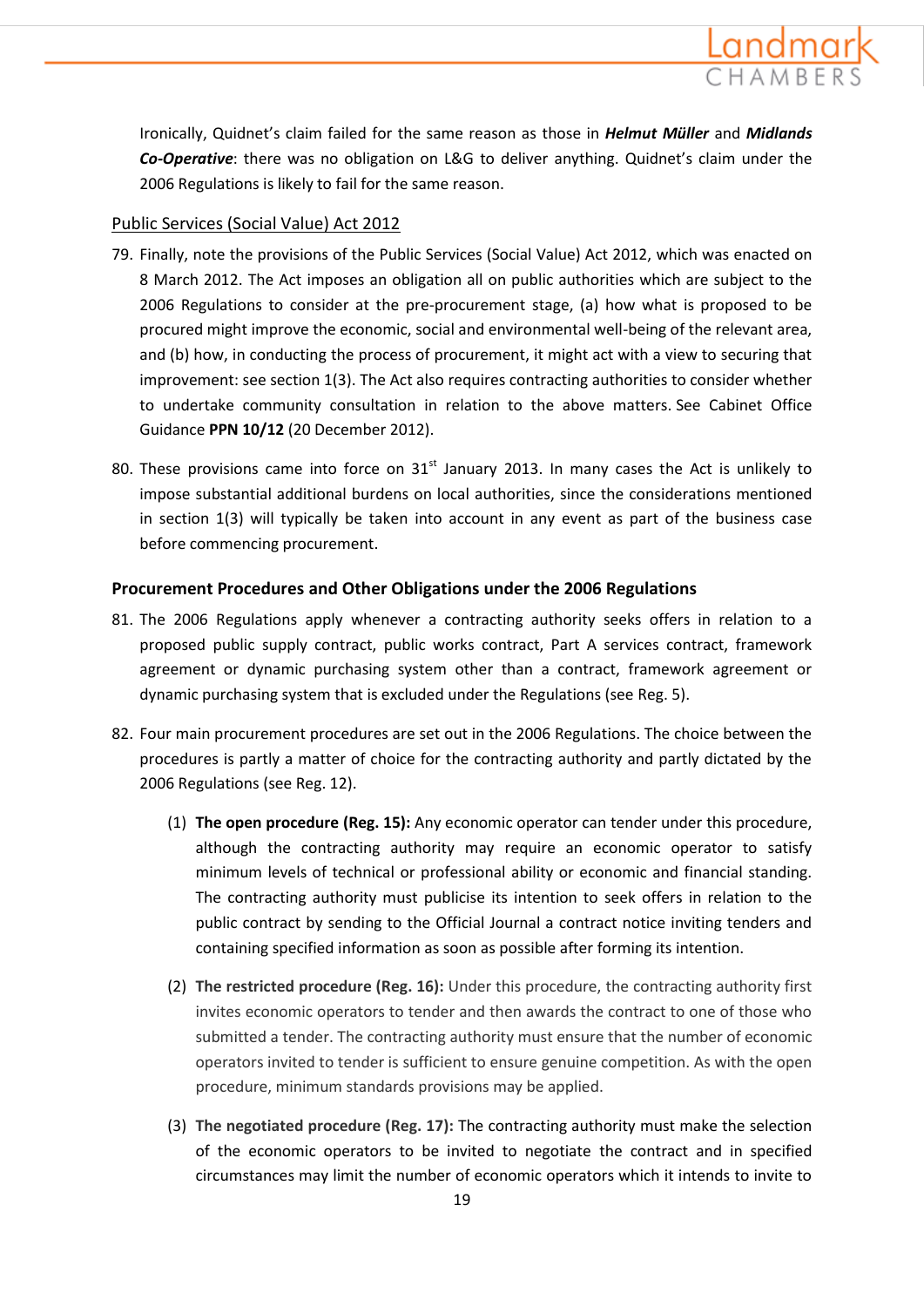

negotiate the contract. The contracting authority must ensure that the number of economic operators invited to tender is sufficient to ensure genuine competition. The contracting authority may provide for the negotiated procedure to take place in successive stages in order to reduce the number of tenders to be negotiated by applying the award criteria in the contract documents. Again, a minimum standards provision may be applied.

- (4) **The competitive dialogue procedure** (Reg. 18): This procedure can be used where the contracting authority wishes to award a particularly complex contract and considers that the open or restricted procedures are unsuitable. The contracting authority must open a dialogue with the participants selected, the aim of which is to identify and define the means best suited to satisfying its needs. The contracting authority may specify that payments may be made to a participant in respect of the participant's expenses incurred in participating in the competitive dialogue procedure.
- 83. A contracting authority must treat economic operators equally and in a non-discriminatory way. It must also act in a transparent way. Further, where the Regulations apply, a contracting authority must not treat a person who is not a national of a Member State or certain EEA States<sup>5</sup> and established in a Member or certain EEA State more favourably than one who is (see Reg. 4).
- 84. Where a contracting authority wishes to lay down technical specifications in relation to (i) the services to be provided under a public services contract and the materials and goods used in or for it or (ii) the goods to be purchased or hired under a public supply contract or (iii) the work or works to be carried out under a public works contract and the materials and goods used in or for it, those specifications must be set out in the contract documents. A contracting authority must also ensure that technical specifications afford equal access to economic operators and do not have the effect of creating unjustified obstacles to the opening up of public procurement to competition (see Reg. 9).
- 85. A contracting authority must treat an economic operator as ineligible (and must not select that economic operator) if the contracting authority has actual knowledge that the economic operator or its directors or any other person who has powers of representation, decision or control of the economic operator has been convicted of a number of specified offences (see Reg. 23).
- 86. A contracting authority must not treat the tender of a services provider as ineligible nor decide not to include a services provider amongst those from which it will make its selection of services providers to be invited to tender for or to negotiate a contract on the ground that under the law of any part of the United Kingdom the services provider is required to be an individual, a corporation or other type of body, if under the law of the relevant State in which the services provider is established, that services provider is authorised to provide such services (see Reg.

**.** 

<sup>&</sup>lt;sup>5</sup> These are Iceland, Liechtenstein and Norway (see Regulation 4(4) and Column 1 of Schedule 4 of the 2006 Regulations).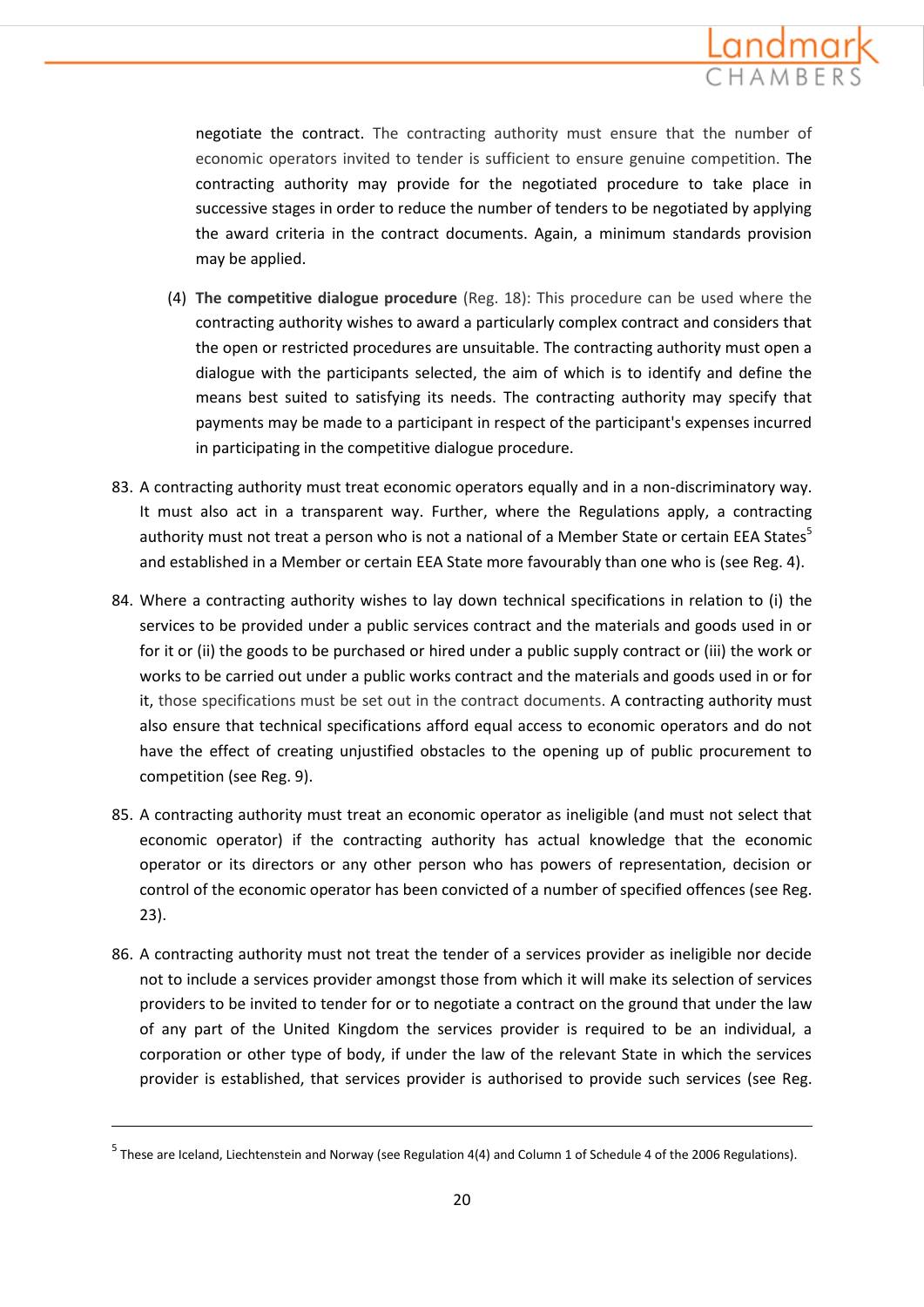

29).

- 87. Subject to certain specifications, a contracting authority must award the public contract on the basis of either the most economically advantageous offer, or that which offers the lowest price. In determining whether an offer is the most economically advantageous, an authority is required to use criteria linked to the subject matter of the contract, including quality, price, and technical merit. Where a contracting authority intends to award a public contract on the basis of the offer which is the most economically advantageous it must state the weighting which it gives to each of the criteria chosen in the contract notice or in the contract documents or, in the case of a competitive dialogue procedure, in the descriptive document. If an offer for a public contract is abnormally low the contracting authority may reject that offer but only if it has:
	- (a) requested in writing an explanation of the offer or of those parts which it considers contribute to the offer being abnormally low;
	- (b) taken account of the evidence provided in response to a request in writing; and
	- (c) subsequently verified the offer or parts of the offer being abnormally low with the economic operator.

#### (see Reg. 30)

- 88. Once a contracting authority has awarded a public contract or concluded a framework agreement, detailed notification requirements specify the manner in which a contract award notice must be sent to the Official Journal. The notice must be sent not later than 48 days after the contract has been awarded or the conclusion of a framework agreement (see Reg. 31).
- 89. Furthermore, after a contracting authority has made its decision, it must inform the tenderers and candidates of its decision to award a contract or conclude a framework agreement and must do so by notice in writing by the most rapid means of communication practicable. The notice must include the criteria for the award of the contract and the reasons for the decision, including the characteristics and relative advantages of the successful tender (see Reg. 32).
- 90. Where a contracting authority sends an award decision notice under Reg. 32, a standstill period of either 10 or 15 days applies. The contracting authority must not enter into the contract or conclude the framework agreement before the end of the standstill period (see Reg. 32A).This allows unsuccessful tenderers a period of time to challenge the award of the contract to the successful tenderer, if they are so minded.
- 91. A contracting authority may stipulate conditions relating to the performance of a public contract, provided that those conditions are compatible with EU law and are indicated in either the contract notice and/or the contract documents. The conditions may include social and environmental considerations (see Reg. 39).

### **Remedies**

92. The 2006 Regulations used to provide that interim relief suspending the procurement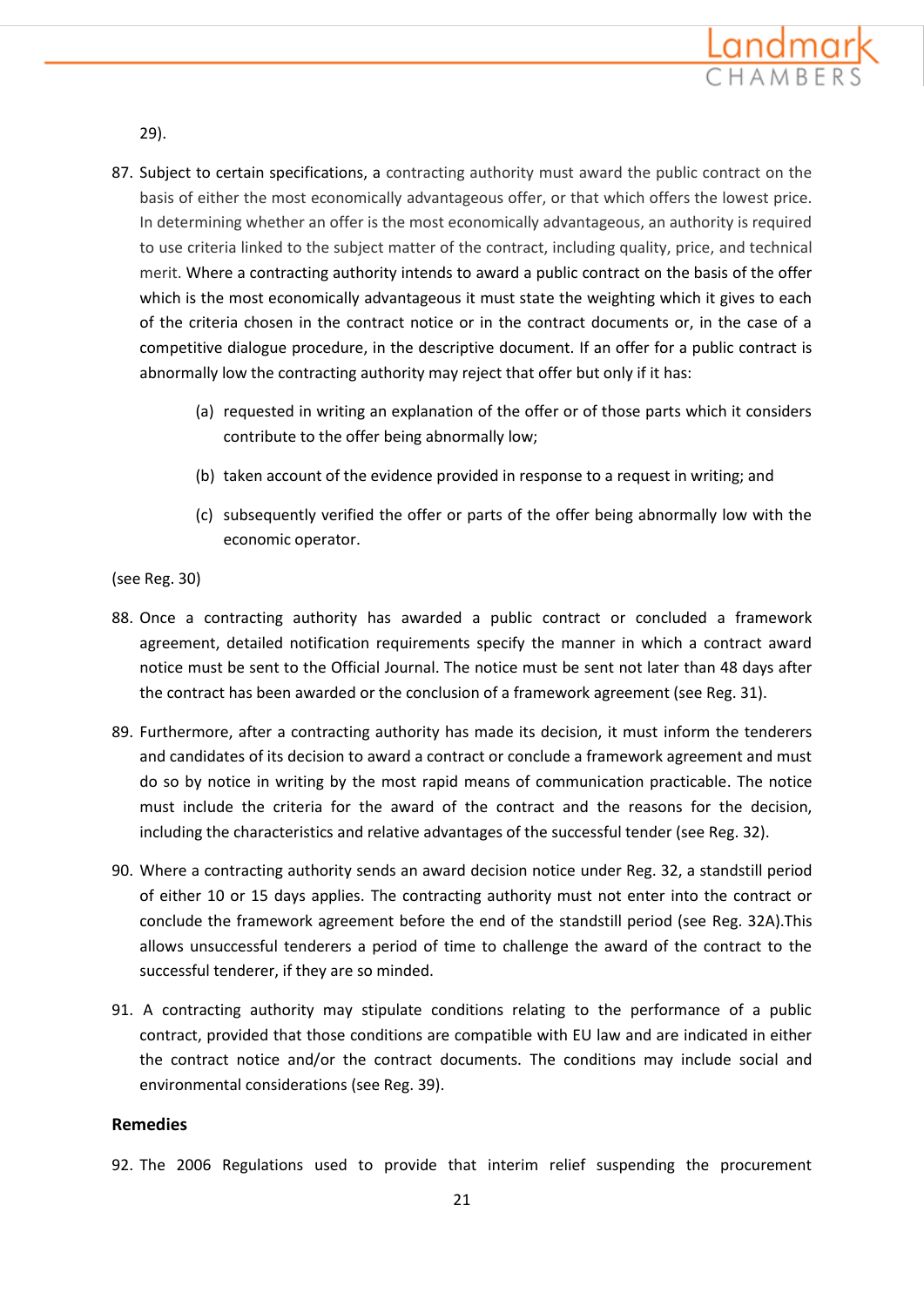

procedure, or the award of damages, or both, may be given where the contract had not already been entered into, but that where the contract had already been entered into the only remedy was the award of damages.

- 93. The Public Contracts (Amendment) Regulations 2011 implemented Directive 2007/66 ("the Remedies Directive") and made important changes to the remedies from breach of the 2006 Regulations. The changes mean that for certain breaches (e.g. advertising breaches or a failure to respect the standstill period) the resulting contract must be held to be "ineffective". But that does not mean that the contract will be *void* because domestic courts have discretion whether or not to set aside a contract if there are overriding reasons relating to the general interest that it be continued.
- 94. Where the contract has not been entered into and a breach is found, it is provided that (without prejudice to any of its other powers) the court may do one or more of the following:
	- (a) Order the setting aside of the decision or action concerned;
	- (b) Order the contracting authority to amend any document;
	- (c) Award damages to an economic operator which has suffered loss or damage as a consequence of the breach: Reg. 47I.
- 95. Where the contract has been entered into and a breach is found, the court:
	- (a) Must, if it is satisfied that any of the grounds for ineffectiveness applies, make a declaration of ineffectiveness in respect of the contract, unless there are general interest grounds for not doing so;
	- (b) Must, where required by the 2006 Regulations, impose penalties;
	- (c) May award damages to an economic operator which has suffered loss or damage as a consequence of the breach, regardless of whether the court also imposes penalties or makes a declaration of ineffectiveness; but
	- (d) Must not order any other remedies: Reg. 47J (1), (2).
- 96. Three grounds for ineffectiveness are specified:
	- (1) The first ground applies where the contract has been awarded without a required prior publication of a contract notice, unless:
		- (i) The contracting authority considered the award of the contract without prior publication of a contract notice to be permitted by the 2006 Regulations;
		- (ii) The contracting authority has had published in the Official Journal a voluntary transparency notice expressing its intention to enter into the contract; and
		- (iii) The contract has not been entered into before the end of a period of at least 10 days beginning with the day after the date on which the voluntary transparency notice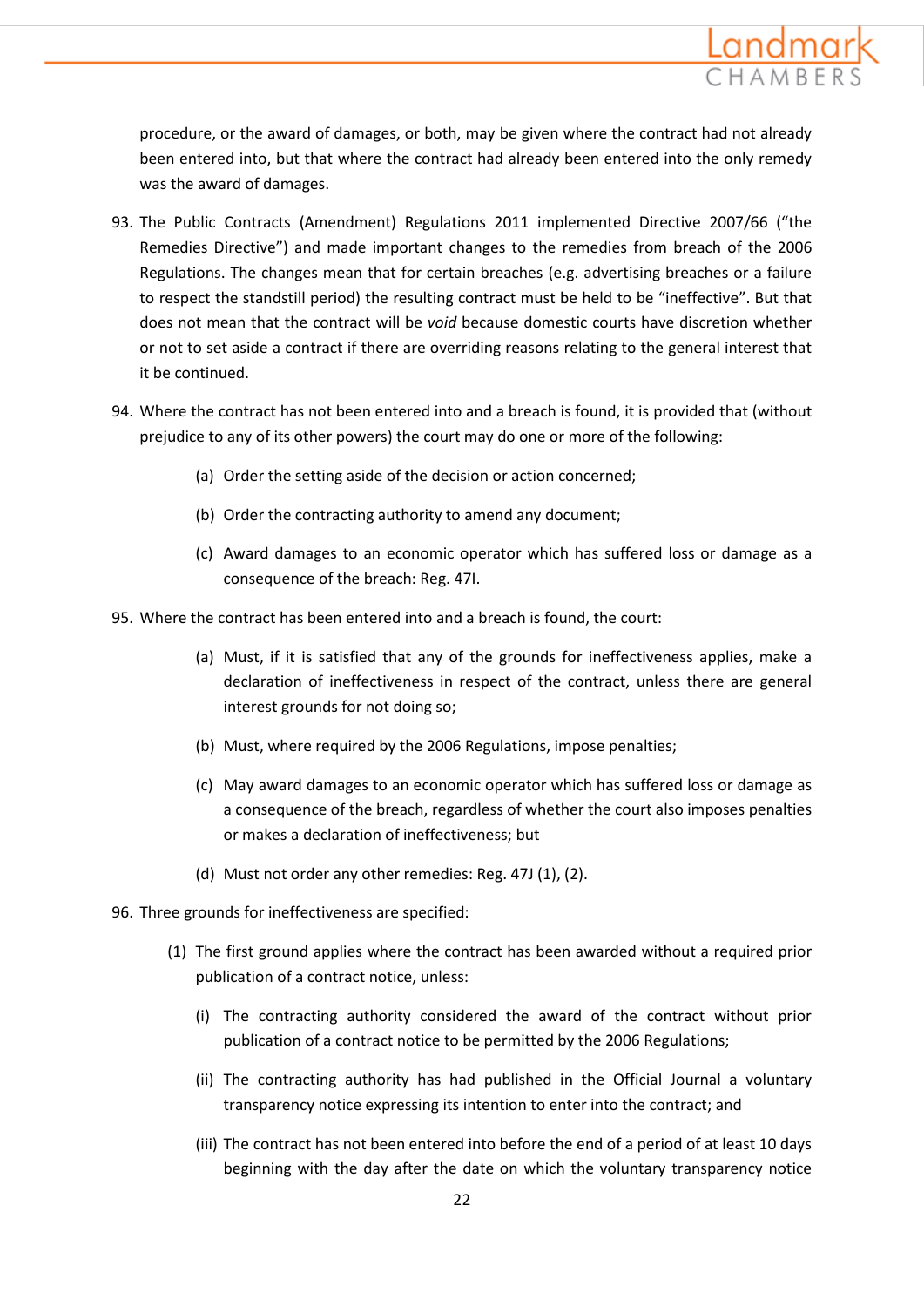

was published in the Official Journal: Reg. 47K(2), (3).

- (2) The second ground applies where:
	- (i) The contract has been entered into in breach of any requirement imposed by the standstill period; suspension because of a challenge to award; or an interim order restoring or modifying a suspension originally imposed by the court; and
	- (ii) There has also been a breach of the duty owed to the economic operator in respect of obligations other than those imposed by the standstill period; and
	- (iii) The first breach has deprived the economic operator of the possibility of starting proceedings in respect of the second breach, or pursuing them to a proper conclusion, before the contract was entered into; and
	- (iv) The second breach has affected the chances of the economic operator obtaining the contract: Reg. 47K (5).
- (3) The third ground applies where:
	- (i) The contract is based on a framework agreement or was awarded under a dynamic purchasing system; and
	- (ii) The contract was awarded in breach of any requirement imposed in relation to the award of particular contracts under framework agreements through reopening of competition, or the award of contracts under dynamic purchasing systems; and
	- (iii) The estimated value of the contract is equal to or exceeds the relevant threshold: Reg. 47K (6).
- 97. The court must make a declaration of ineffectiveness unless there are general interest grounds for not doing so. The 2006 Regulations provide that the court must not make a declaration of ineffectiveness if the contracting authority or another party to the proceedings raises this ground and the court "is satisfied that overriding reasons relating to a general interest require that the effects of the contract should be maintained": Reg. 47L(1).
- 98. In terms of time limits:
	- (1) Where proceedings do not seek a declaration of ineffectiveness, they must normally be started within 30 days beginning with the date when the economic operator first knew or ought to have known that grounds for starting the proceedings had arisen (but there is no requirement to do so before the end of the standstill period): Regulation 47D(1)-(3) –previously the claim had to be brought within 3 months and in any event promptly but this had to be changed in order to comply with the CJEU's decision in Case C-406/08 *Uniplex (UK) Ltd v NHS Business Services Authority*);
	- (2) Proceedings where a declaration of ineffectiveness is sought must be started within 30 days of the publication in the Official Journal of a relevant contract award notice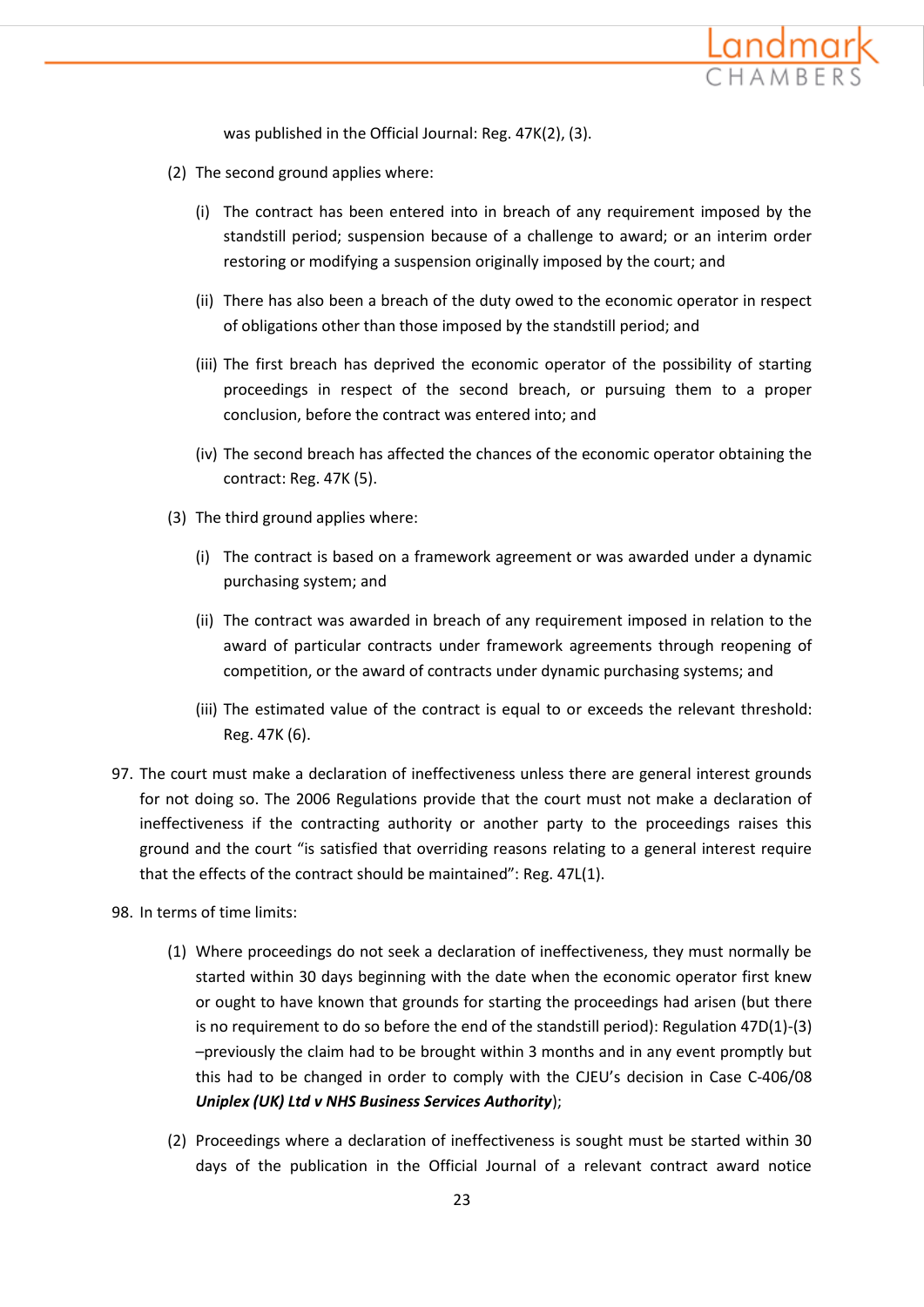

containing a justification of why the contract was awarded without prior publication of a contract notice, or where the authority has informed the operator of the conclusion of the contract with a summary of the relevant reason: Reg. 47E.

99. The court may extend the time limit where it considered that there is a good reason for doing so, subject to a maximum period of 3 months after the date when the economic operator first knew or ought to have known that grounds for starting the proceedings had arisen: Regulation 47D(4) and (5). In *Parker Rhodes Hickmotts Solicitors v Legal Services Commission* [2011] EWHC 1323 (Admin) where a claim was made substantially out of time it was held that it was not open to a bidder in a tender, conscious of a potential defect in the tendering procedures, to wait and see whether, notwithstanding those defects, it achieved success with its bid.

#### **What mechanisms may be used in planning which do not engage the Directive?**

- 100. In the light of the authorities and the likely applicability of the Directive where there is a PWC even if it is contained within a planning agreement, the following mechanisms may not fall within the procurement process:
	- (1) An obligation by the developer to fund works, which are then separately carried out or procured by the authority;
	- (2) An option agreement such as that found by the Commission to fall outside the Directive in Flensburg (IP/08/867, 5.6.08) –and apparently outside the requirements in *Helmut Müller* at [85]-[88] for there to be a binding obligation to undertake the works -

"The European Commission has decided to close an infringement case against Germany concerning a land sale for urban development purposes by the public utility company of the city of Flensburg.

The public utility company, a 100% affiliate of the city of Flensburg, had sold a piece of land to a private property developer for the construction of a building that would correspond to certain urban development needs. Apart from a simple statement of intent, the sales contract does not contain a legally binding obligation for the developer to realise the envisaged building; it only stipulates a right to purchase the land for the city of Flensburg, in case the building should not be constructed.

In the view of the Commission, such a land sale can neither be considered as a public works contract nor as a public works concession, because the contract in question did not contain a legally binding obligation to execute works specified by the contracting authorities. The mere right for the public authority to (re‐)purchase the land in case of non‐construction is not, in the Commission's view, a sufficient sanction that could give rise to a legal obligation to execute the works."

(3) A negative, "Grampian" style condition which prevent works being undertaken or from proceeding beyond a certain point until other works have been provided.

#### **New public procurement directives adopted**

101. On 15 January 2014, the EU Parliament adopted 3 new public procurement directives to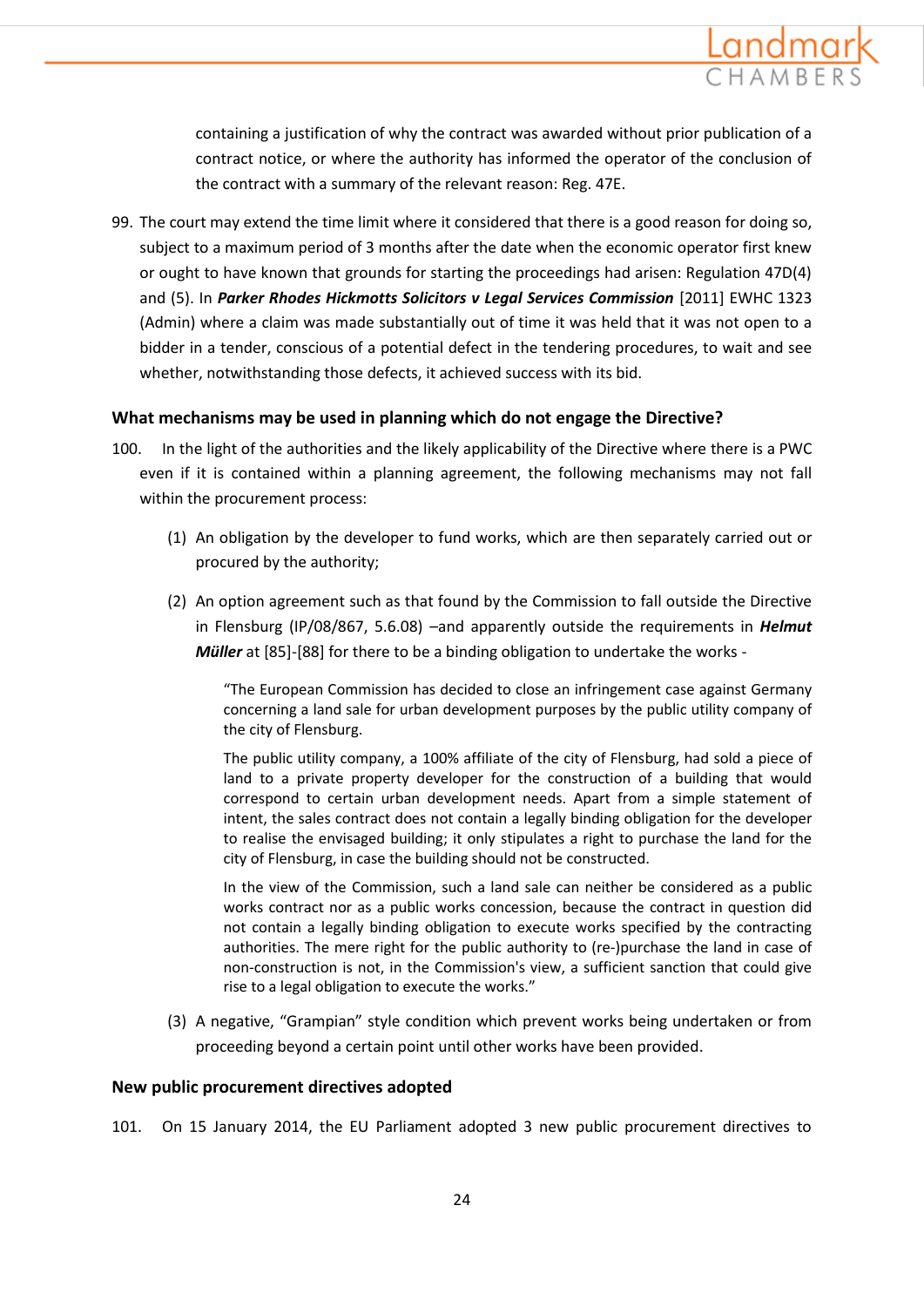

replace the Directive and the Utilities Directive (2004/17/EC)<sup>6</sup>. The new directives comprise a revised public sector directive, a revised utilities sector directive and a new directive containing procedural rules for the award of concessions contracts<sup>7</sup>.

- 102. The new directives will enter into force 20 days after publication in the Official Journal of the European Union. Thereafter, Member States will be required to transpose the new directives within 2 years from the date the directives enter into force. For implementing electronic procurement fully, Member States may extend this period by up to 30 months<sup>8</sup>.
- 103. Once implemented, the new rules will apply only to procurement exercises commenced after the date when the new domestic implementing rules take effect. The new public sector procurement directive does not appear to make any changes to scope or definitions which are likely to change the substance of the approach set out in *Auroux* and *Helmut Müller* to the application of the procurement rules in the development and regeneration context.
- 104. Some of the key changes being introduced are:

## **(1) The distinction between "A" ("priority") services and "B" ("non-priority") services will be abolished**

Part A services are currently fully regulated by the procurement rules whereas Part B services (e.g. education, health, cultural and some transport services) are regulated to a more limited extent. Under the new directives, all contracts above the financial thresholds will generally have to be procured formally unless listed in the "new simplified regime" annex to the directives. All services not explicitly listed fall under the full regime of the directives<sup>9</sup>.

#### **(2) More flexible procedural rules with increased opportunity to negotiate**

The new directives introduce a number of simplified rules and procedures. A new lighter-touch regime is introduced for certain low-value health and social service contracts which will enable contracting authorities to dictate their own procedures provided that they advertise their contracts properly and adhere to the principles of equal treatment and transparency. Also, the directives introduce 2 new procedures: (i) the competitive procedure with negotiation; and (ii) the innovative partnership procedure. Additionally, competitive dialogue will no longer be limited to complex procurements.

#### (3) **Simplified tendering through e-procurement**

 $\overline{a}$ 

 $6$ www.europarl.europa.eu/sides/getDoc.do?pubRef=-

<sup>%2</sup>f%2fEP%2f%2fTEXT%2bTA%2b20140115%2bTOC%2bDOC%2bXML%2bV0%2f%2fEN&language=EN

<sup>&</sup>lt;sup>7</sup>https://www.gov.uk/government/uploads/system/uploads/attachment\_data/file/225398/PPN\_-

\_outcome\_of\_negotiations.pdf 8 http://europa.eu/rapid/press-release\_MEMO-14-20\_en.htm

<sup>9</sup> http://europa.eu/rapid/press-release\_MEMO-14-20\_en.htm